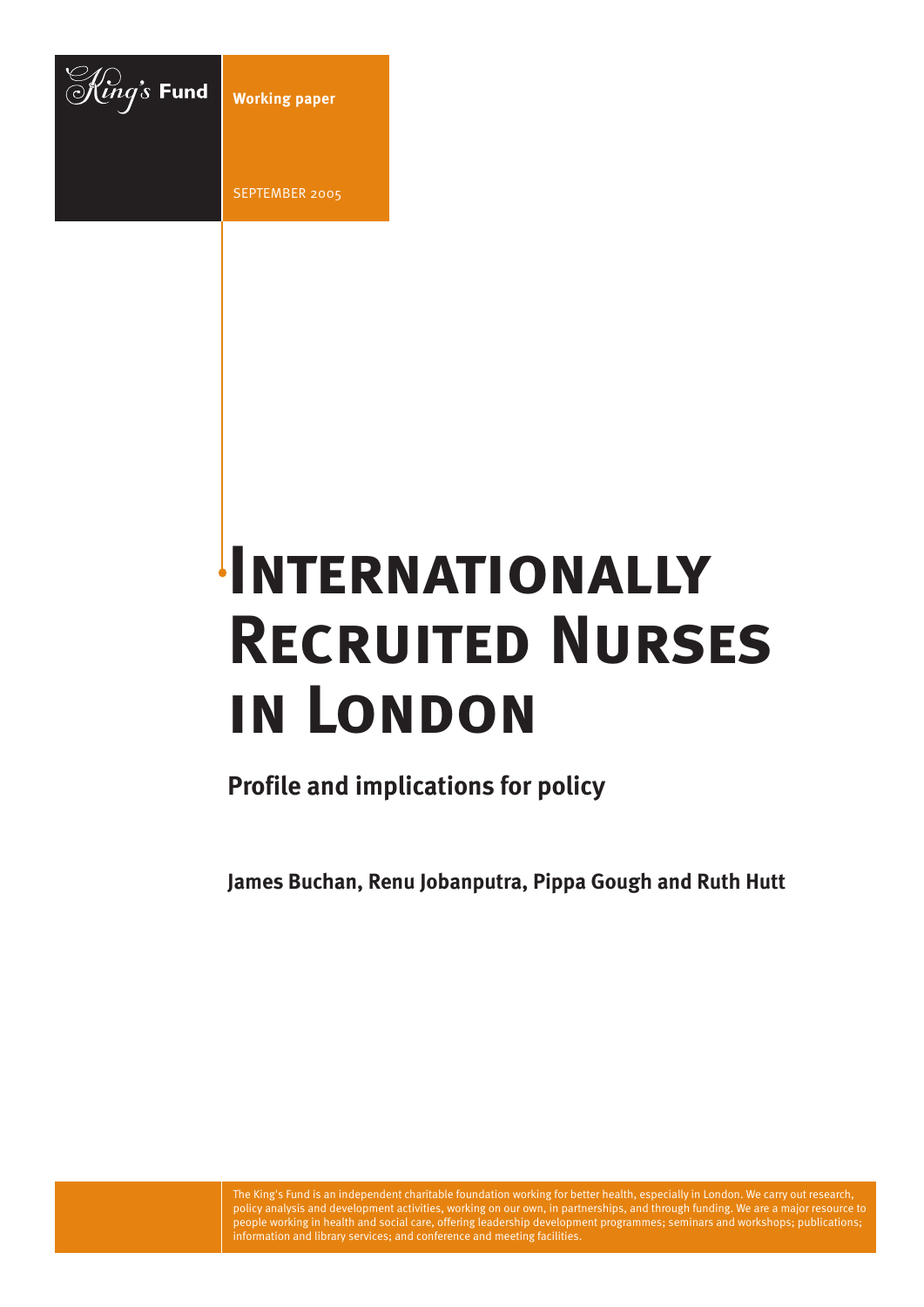# INTERNATIONALLY RECRUITED NURSES IN LONDON

Profile and implications for policy

James Buchan, Renu Jobanputra, Pippa Gough and Ruth Hutt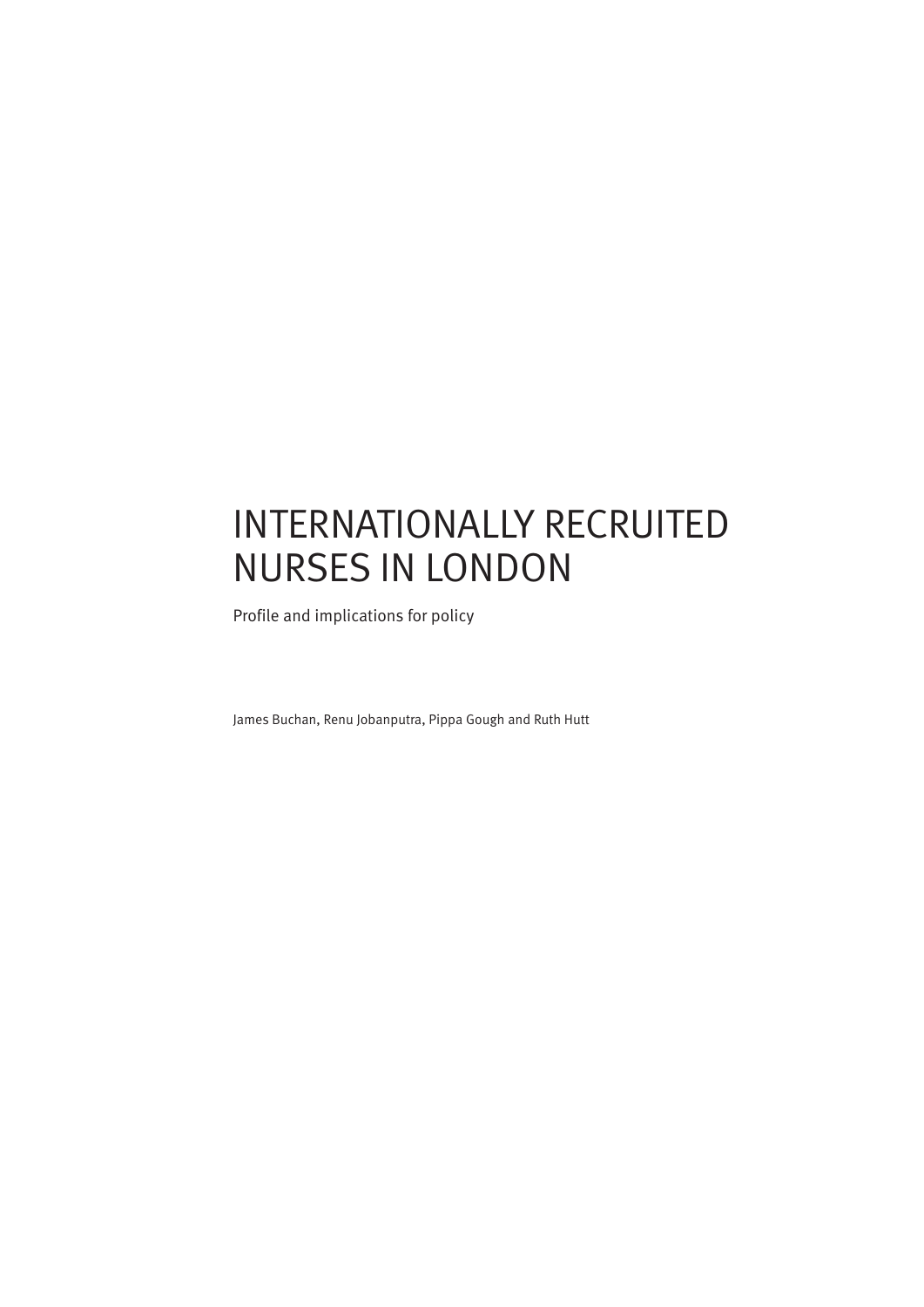The issues surrounding international recruitment and the migration of health workers have generated huge media attention. However, relatively little primary research has been done in this area. Based on a survey of international nurses in London, this paper reports on the country of origin, demographic profile, motivations, experiences and career plans of the 380 respondents. The paper also outlines the overall trends in the numbers of nurses coming to the United Kingdom, examines the policy context in which international recruitment activity has been conducted, and looks at the impact of the United Kingdom's Code of Practice on international recruitment.

#### Published by:

King's Fund 11–13 Cavendish Square London W1G 0AN www.kingsfund.org.uk

© King's Fund 2005

Charity registration number: 207401

First published 2005

All rights reserved, including the right of reproduction in whole or in part in any form.

ISBN 1 85717 533 6

A catalogue record for this publication is available from the British Library.

Available from:

King's Fund 11–13 Cavendish Square London W1G 0AN Tel: 020 7307 2591 Fax: 020 7307 2801 Email: publications@kingsfund.org.uk www.kingsfund.org.uk/publications

Edited by Michael Monaghan Typeset by Peter Powell Origination & Print Limited Printed in Great Britain by the King's Fund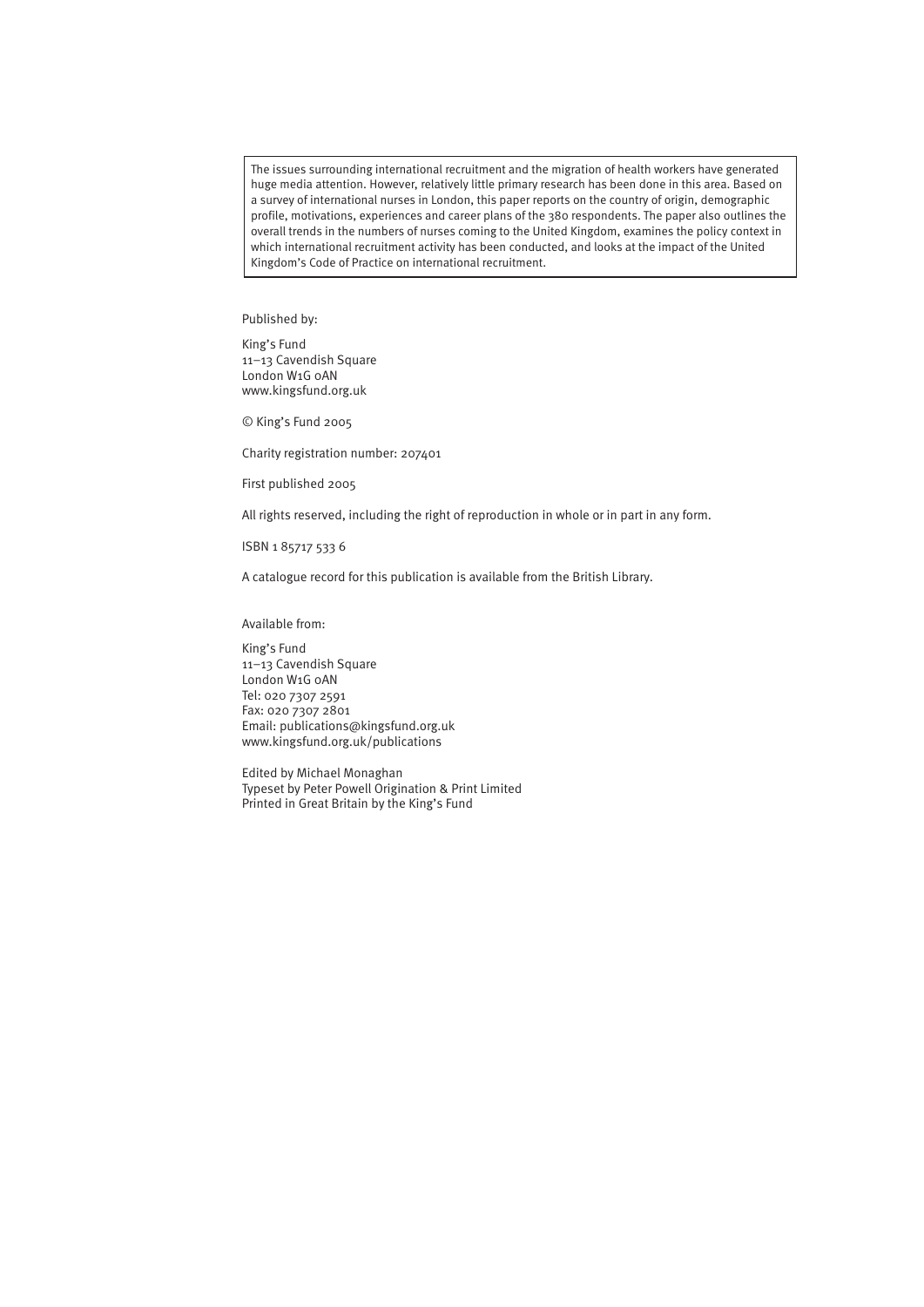### **Contents**

| About the authors                                                                                                                                                                                                         | vi                                       |
|---------------------------------------------------------------------------------------------------------------------------------------------------------------------------------------------------------------------------|------------------------------------------|
| Acknowledgements                                                                                                                                                                                                          | vi                                       |
| Introduction                                                                                                                                                                                                              | 1                                        |
| <b>Methods</b>                                                                                                                                                                                                            | 3                                        |
| <b>Results</b><br>Trends in inflow of nurses to the UK<br>The profile of the surveyed international nurses<br>Coming to the UK<br>Supervised practice/adaptation<br>Current employment<br>Pay and grading<br>Career plans | 5<br>5<br>6<br>8<br>10<br>11<br>12<br>14 |
| <b>Discussion</b>                                                                                                                                                                                                         | 17                                       |
| The Department of Health Code and 'ethical' recruitment                                                                                                                                                                   | 19                                       |
| <b>Conclusion</b><br>Key lessons<br>Recommendations                                                                                                                                                                       | 21<br>21<br>22                           |
| References                                                                                                                                                                                                                | 25                                       |
| Linked publications                                                                                                                                                                                                       | 26                                       |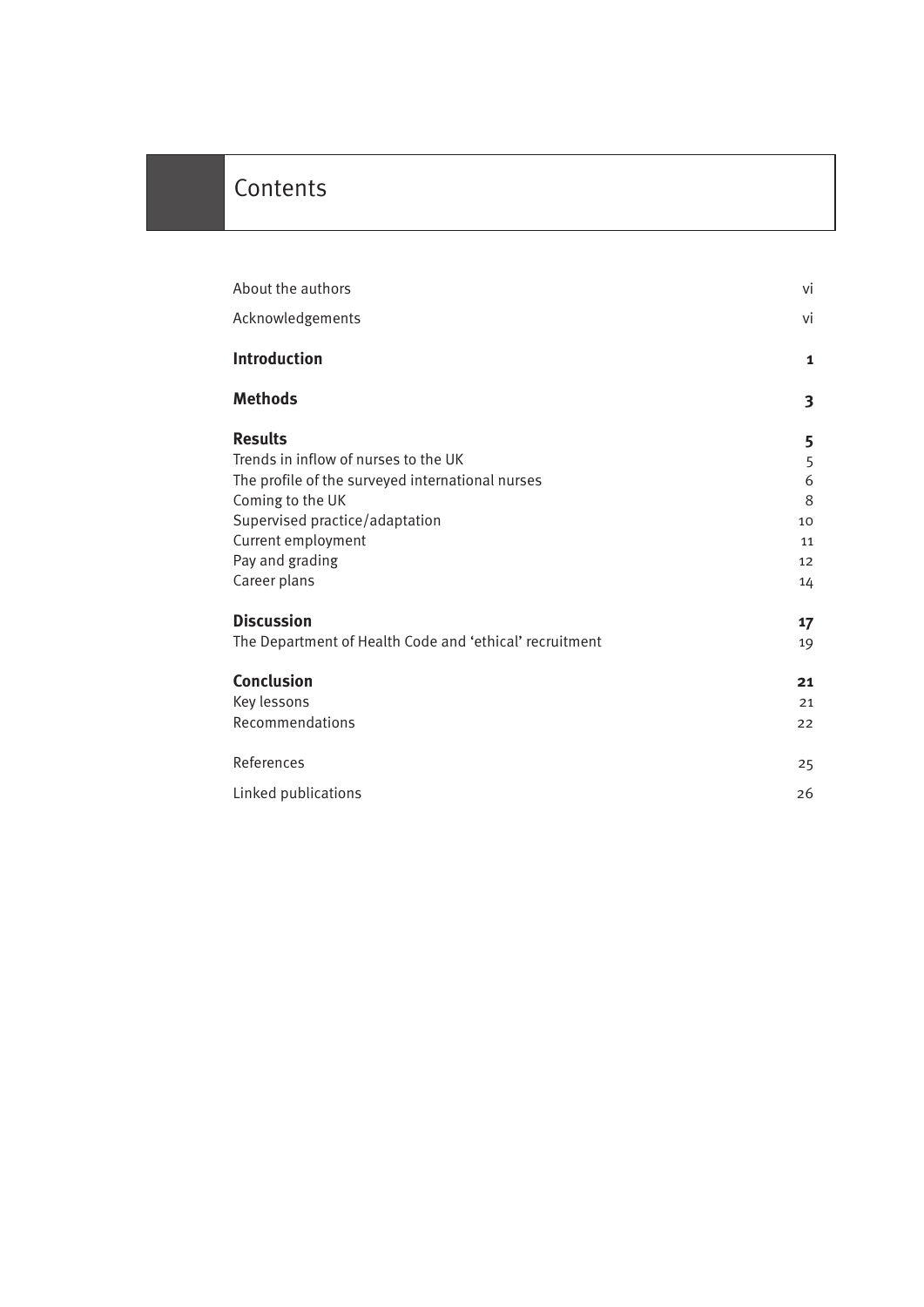#### **About the authors**

**James Buchan** is a Visiting Fellow in Health Policy at the King's Fund. James is also a Professor in the Faculty of Health and Social Sciences at Queen Margaret University College, Edinburgh. He has worked as a senior human resources manager in the NHS Executive in Scotland and as a human resources adviser at the World Health Organisation. His research interests include health care labour markets, policy issues related to internationally recruited health care workers, and trends in the NHS workforce.

**Renu Jobanputra** worked on this project as a Researcher at the King's Fund. Her background is in health economics, and prior to joining the King's Fund she held research posts at the Office of Health Economics and the National Institute for Clinical Excellence. Renu's current policy interests include workforce, finance and funding of health care, and performance assessment. She is now working as a Senior Researcher in Health Policy at the Healthcare Commission.

**Pippa Gough** leads the King's Fund's work on health workforce research and policy development. As a Fellow, she contributes to King's Fund leadership programmes and provides management consultancy to health and social care organisations and systems, with a special interest in workforce. Pippa has a particular interest in the workforce implications of new ways of delivering care, particularly those that are not hospital based. Prior to joining the King's Fund, she held a number of national nursing posts.

**Ruth Hutt** is a Visiting Research Fellow at the King's Fund. Her background is in public health, and she has a clinical background in nursing. Ruth's current policy interests include long-term conditions, demand management, population health and workforce issues.

#### **Acknowledgements**

This research would not have been possible without the active contribution of many London-based international nurses, and the support of the Royal College of Nursing.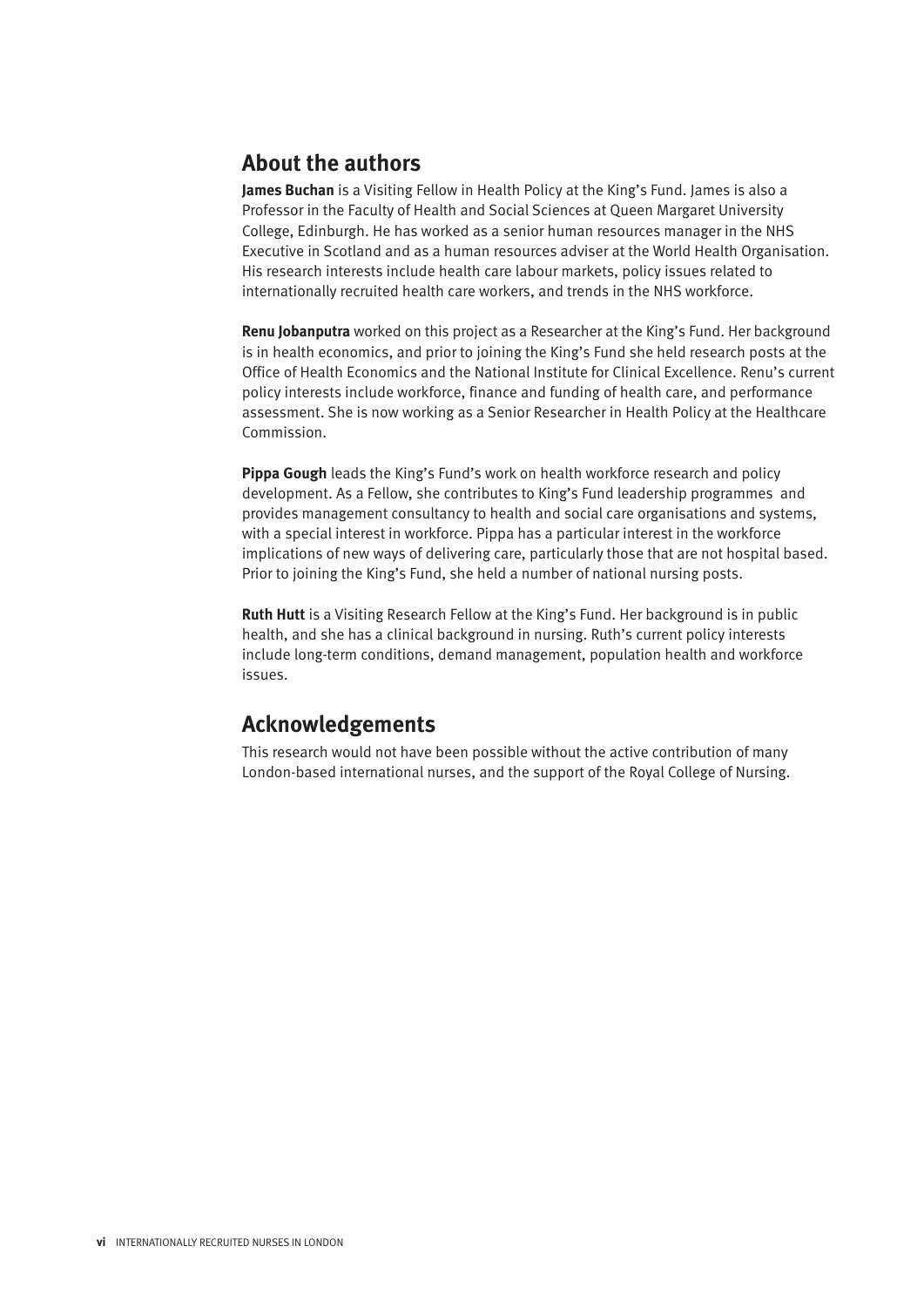# Introduction

The NHS and other health sector employers in England have been active in the international recruitment of health professionals in recent years. As a result of planned and funded expansion of the NHS there was an urgent need to scale up the numbers of nurses and doctors working in the service. The NHS has been successful in increasing the numbers being trained, and in attracting back returners who were not practising, but there has also been an explicit policy emphasis on international recruitment as a method of 'growing' the NHS workforce (Department of Health 2004). This increase in active international recruitment has reflected a situation in which the NHS and other health care employers in the UK have had to recruit internationally because of skills shortages in the UK.

The issue of international recruitment and migration of health workers has generated huge media attention in the UK and elsewhere, primarily because of concern about the impact on source countries in the developing world. Much of this reporting has, however, been merely anecdotal. There has been relatively little primary research on this issue, and most of what has been published either focuses on assessing the impact of international recruitment in terms of trends in cross-border flows of health workers, or reports on smallscale focus-group interviews (*see*, for example, Daniel *et al* 2001; Allen and Larsen 2003)

There is much written about the 'push' and 'pull' factors stimulating health professionals to move and migrate, but little of this is evidence-based, and not much is known about the profile, motivations, and plans of the health professionals who have actually made the international move.

The main objectives of this paper are to report on the country and demographic profile, motivations, experiences and career plans of recently recruited international nurses working in London, and to give a detailed insight into why they have come to the UK, and what are their future intentions. In order to put these findings in context, the paper also outlines the overall trends in numbers of nurses coming to the UK, and examines the policy context in which international recruitment activity has been conducted.

Previous analysis of unpublished postcode data suggests that a much higher proportion of international nurses work in London than elsewhere in the UK (Buchan 2003). This is in part likely to be a reflection of the general trend for migrants to gravitate towards London as the major port of entry to the UK, but also indicates a situation where NHS employers in London report much higher levels of job vacancies than elsewhere in the country. Long-term nurse vacancy rates in the NHS in London are 3.8 per cent, which is twice the average for England (Department of Health 2005), and London-based employers have tended to be particularly active in using international recruitment to fill vacancies.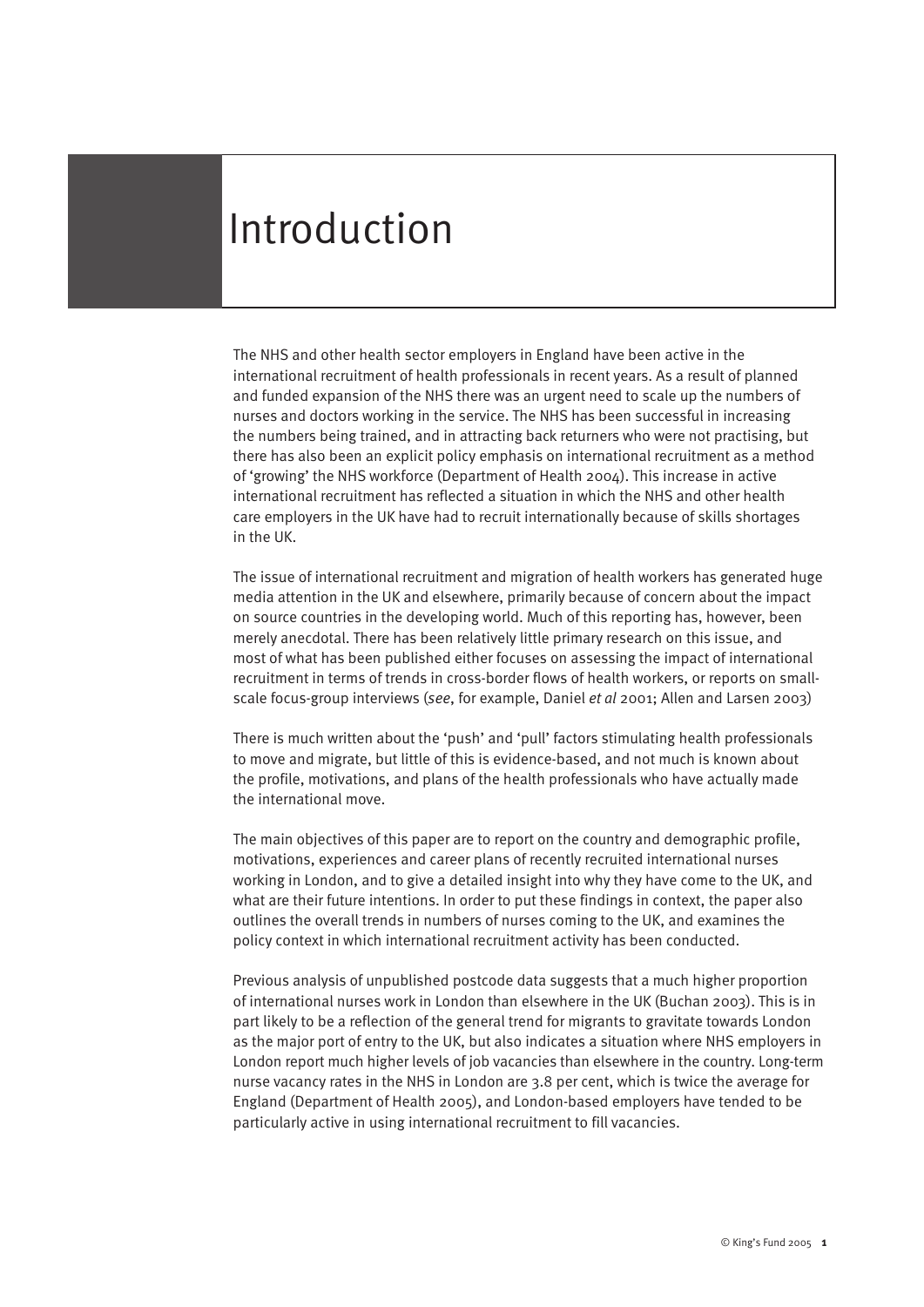England has also been prominent in international recruitment since it is the only country that has issued a detailed Code of Practice on international recruitment, which is designed to limit the adverse impact of NHS recruitment on the developing world (Department of Health 2004). This paper also examines the impact of the Code.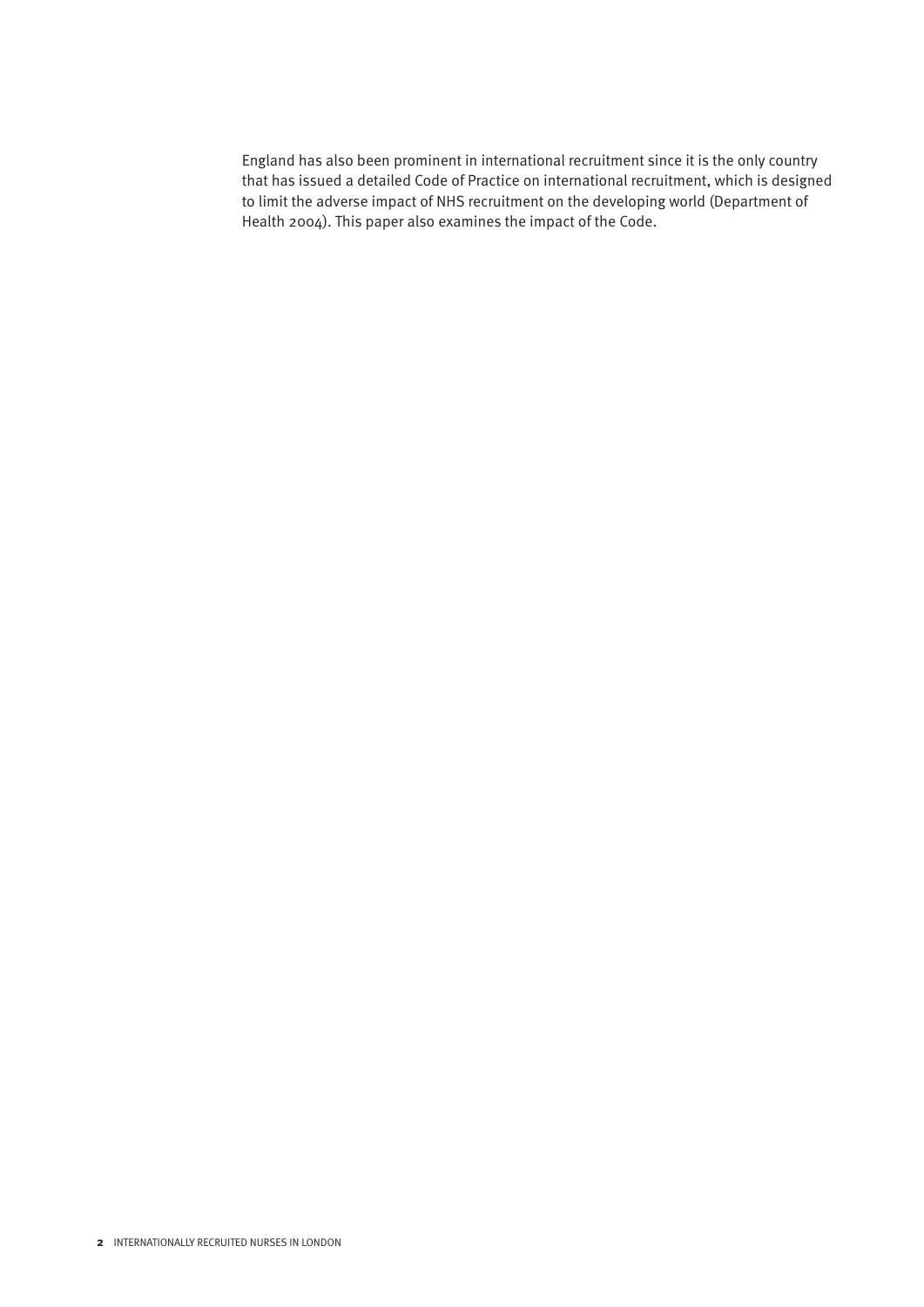# Methods

To provide background data on trends in inflow of nurses to the UK, annual registration data from the Nursing and Midwifery Council (NMC) was analysed. All nurses working in the UK must be registered with the NMC; newly registered 'home' and international nurses are identified separately on the register, so that it is possible to assess the relative size of each source.

The questionnaire was checked for cultural and linguistic relevance and sent as a pilot to 100 nurses in August/September 2004. Some minor modifications were made to the questionnaire and it was then sent in October to the home address of a random sample of 1,000 nurses who were international members of the Royal College of Nursing (RCN) and who reported a London address. The RCN is the largest professional association of registered nurses in the UK representing more than half of all nurses working in the UK. These nurses had been members of the RCN for no more than two years before the survey was conducted. A reminder was sent in November. There were 60 undelivered or returned (addressee moved away) and 380 usable returns giving a response rate of 40 per cent.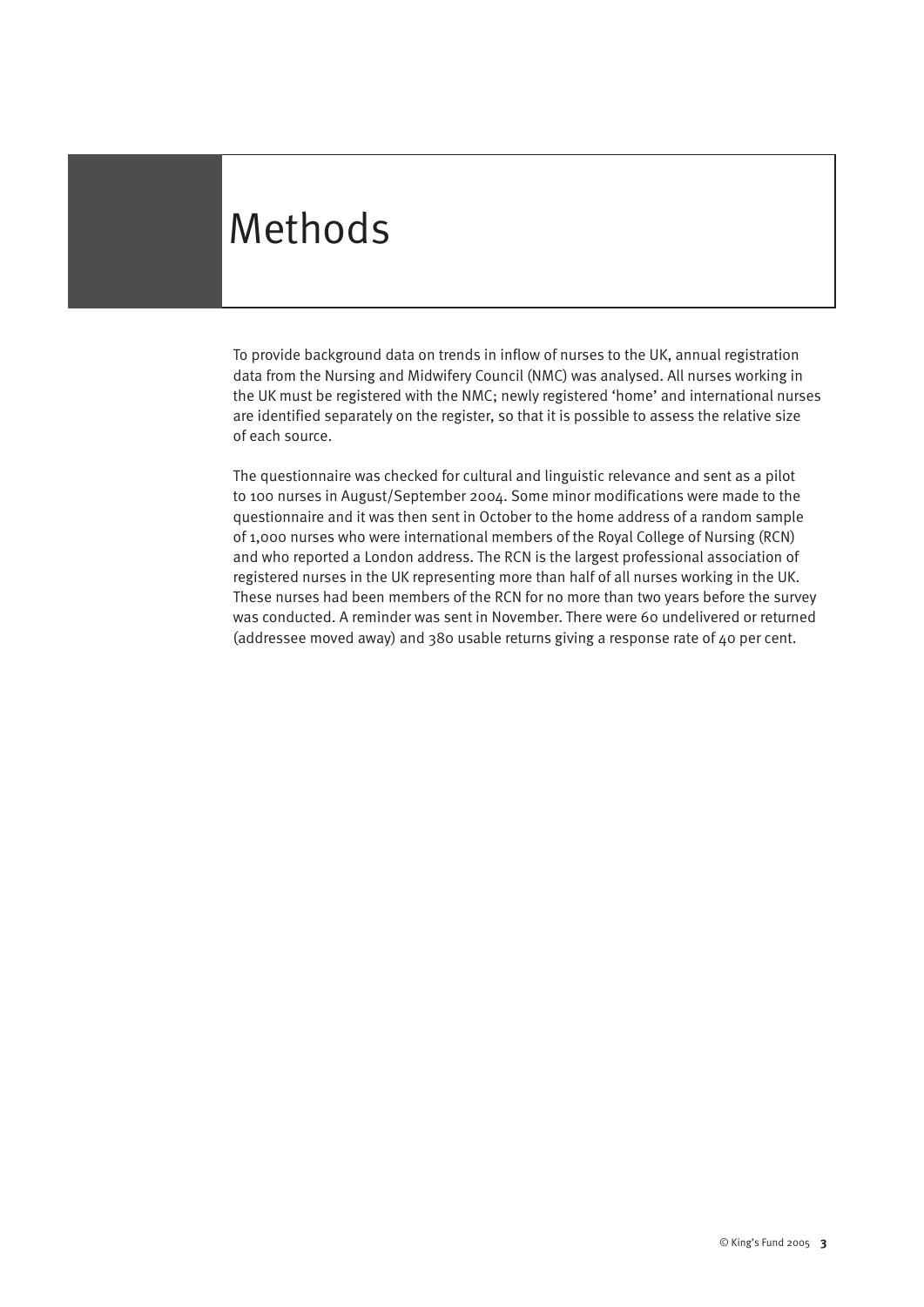# Results

### **Trends in inflow of nurses to the UK**

In recent years there has been a rapid growth in the numbers of nurses from other countries registering to practise in the UK. Data from the NMC register can be used to assess trends in the numbers of non-UK nurses entering the UK. (There are limitations in using NMC data to monitor the inflow of nurses to the UK, since these register the intention to work in the UK, rather than the actuality of working. Overseas nurses may be registered, but not move to the UK, or they may move to the UK but not take up employment in nursing.) The key indicator is the level of initial admissions to the NMC register of nurses and midwives originally trained and registered outside the UK. In the year up to March 2005, a total of 12,670 initial entrants were admitted from all overseas countries (Figure 1).



Most of the growth has been from countries outside the European Union (EU). The most important source countries in recent years have been the Philippines, India, South Africa, and Australia. The vast majority of nurses coming to the UK are from English-speaking countries of the Commonwealth, with the addition of the Philippines. Since April 1997 there has been an aggregate total of more than 80,000 overseas nurses admitted to the UK register.

The rapid growth in the importance of overseas countries as a source of new nurses for the UK is highlighted in Figure 2 (*see* p 6), which shows the relative contribution of UK and of overseas sources of 'new' nurses since 1989/90. In the early 1990s, overseas countries were the source of about one in ten nurses entering the UK register. The overseas contribution rose rapidly in the late 1990s, both in terms of numbers and as a percentage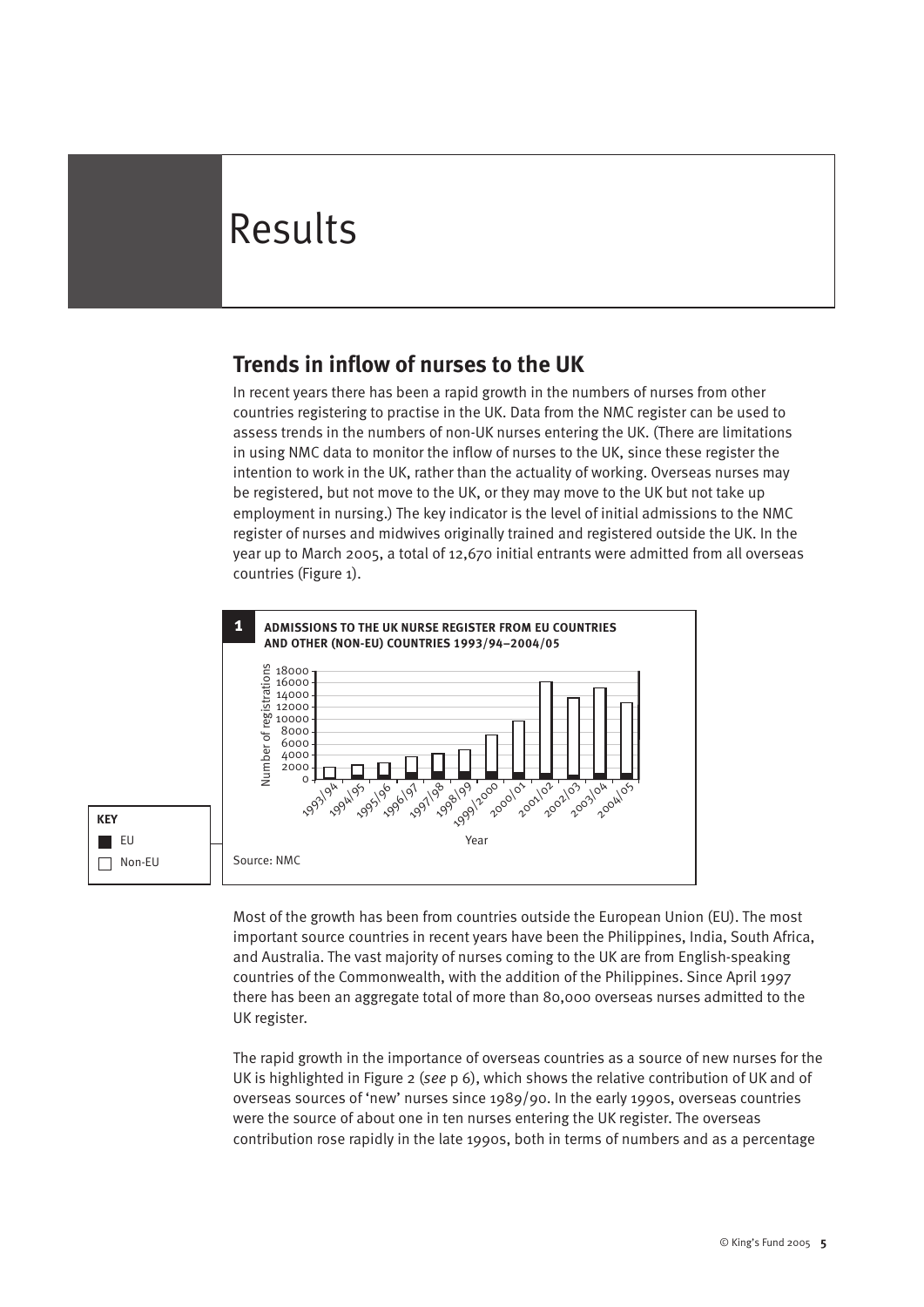of total new entrants. In the past four years, overseas countries have, on average contributed about 45 per cent of the annual number of new entrants, but this has come down from a peak of over half in 2001/02.



While NMC data can assist in tracking overall trends in the numbers of international nurses becoming eligible to practise in the UK, there are no complete and accurate published data available on where these nurses are located within the UK, or what type of work they are undertaking. Overall, about three-quarters of all working nurses in the UK are employed in the NHS, the remainder working in the independent (that is, private) sector, in nursing homes and in the relatively small, independent, acute hospital sector (Buchan and Seccombe 2003). Both the NHS and the independent sector have been active in recruiting internationally, but it is not known in any detail where the level of use of international nurses is most prominent. The NHS in England does not record how many international nurses it employs, despite a recent recommendation by a House of Commons Select Committee (House of Commons International Development Committee 2004).

It should also be noted that there is a significant backlog of international nurses awaiting full assessment of potential for registration so that they can practise in the UK. In July 2005 it was reported that the NMC estimated that there were '37,000 overseas nurses already in the UK who are unable to start work because they cannot find supervised practice placements' (Parish and Pickersgill 2005).

#### **The profile of the surveyed international nurses**

The objective of the survey had been to target nurses who had arrived in the UK within the past few years. Most respondents (77 per cent) reported that they had first arrived in the UK after 2001, and nearly all the nurse respondents (96 per cent) reported that they had first arrived in the UK after 2000. All but one reported that they had first worked as a nurse in the UK after 2000. The survey respondents therefore represent a population that had spent four years or less in the UK. Given the significant increase in the number of international nurses arriving in the UK since 2000, shown in Figure 2, this is not surprising.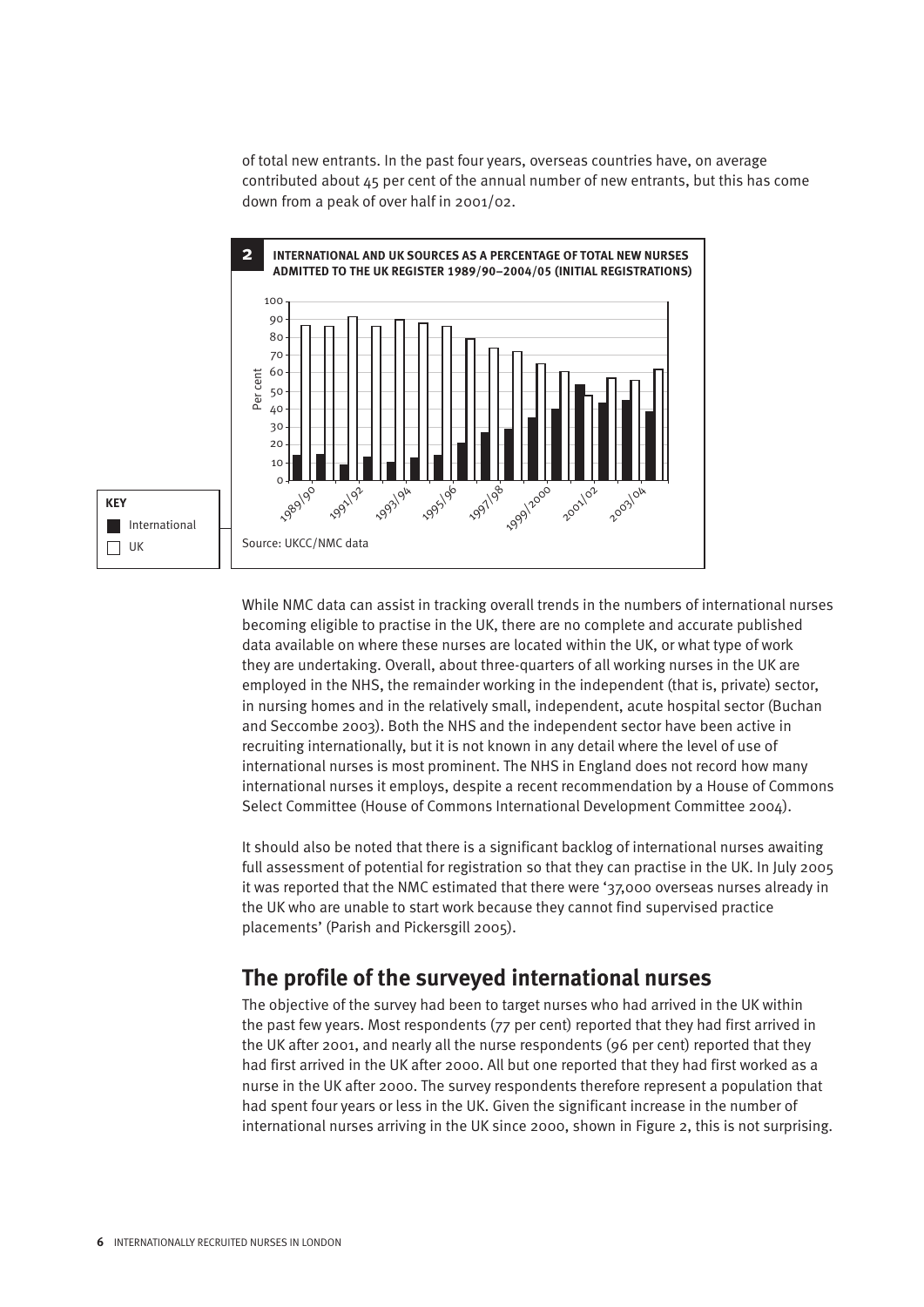The 380 respondents comprised a population with more than 30 different countries of training. The Philippines, Nigeria and South Africa were the three most commonly reported countries of training (Figure 3).



Most respondents reported that their country of training was the same as their previous country of location, with the exception of some Filipino and Indian nurses who reported that they had previously been working in the Middle East.

For the purposes of country and regional comparison, some of the data analysed in this paper is presented in regional aggregate form, in five regional categories, by country of training: the Philippines; India/Pakistan/ Mauritius; South Africa; other sub-Saharan African countries; Australia/New Zealand/United States of America (USA). These five regional categories account for 349 of the total of 380 respondents.

While there is often an assumption that younger nurses are more likely to be internationally mobile, the age profile of respondents varied markedly by regional grouping. Sixty per cent of the nurses from sub-Saharan Africa, over 40 per cent from South Africa and India/Pakistan/Mauritius were aged 40 or older; the youngest age profile was reported by the nurses from Australia/New Zealand/USA, with more than 60 per cent being aged 34 or younger. Figure 4 (*see* p 8) highlights the significant variation in age profile between the relatively 'younger' Australia/New Zealand group, and the older profile of nurses from sub- Saharan Africa.

Nursing is mainly a female occupation in most countries. However, the proportion of females is slightly lower in the international respondents than in the home-trained UK population of nurses – 84 per cent compared with over 90 per cent. Two-thirds (66 per cent) of respondents reported they were married. Three-quarters of respondents (76 per cent) who reported that they were married or had a partner also reported that they were currently living with their spouse/partner in the UK; one-quarter (24 per cent) reported that their spouse/partner was living in their home country.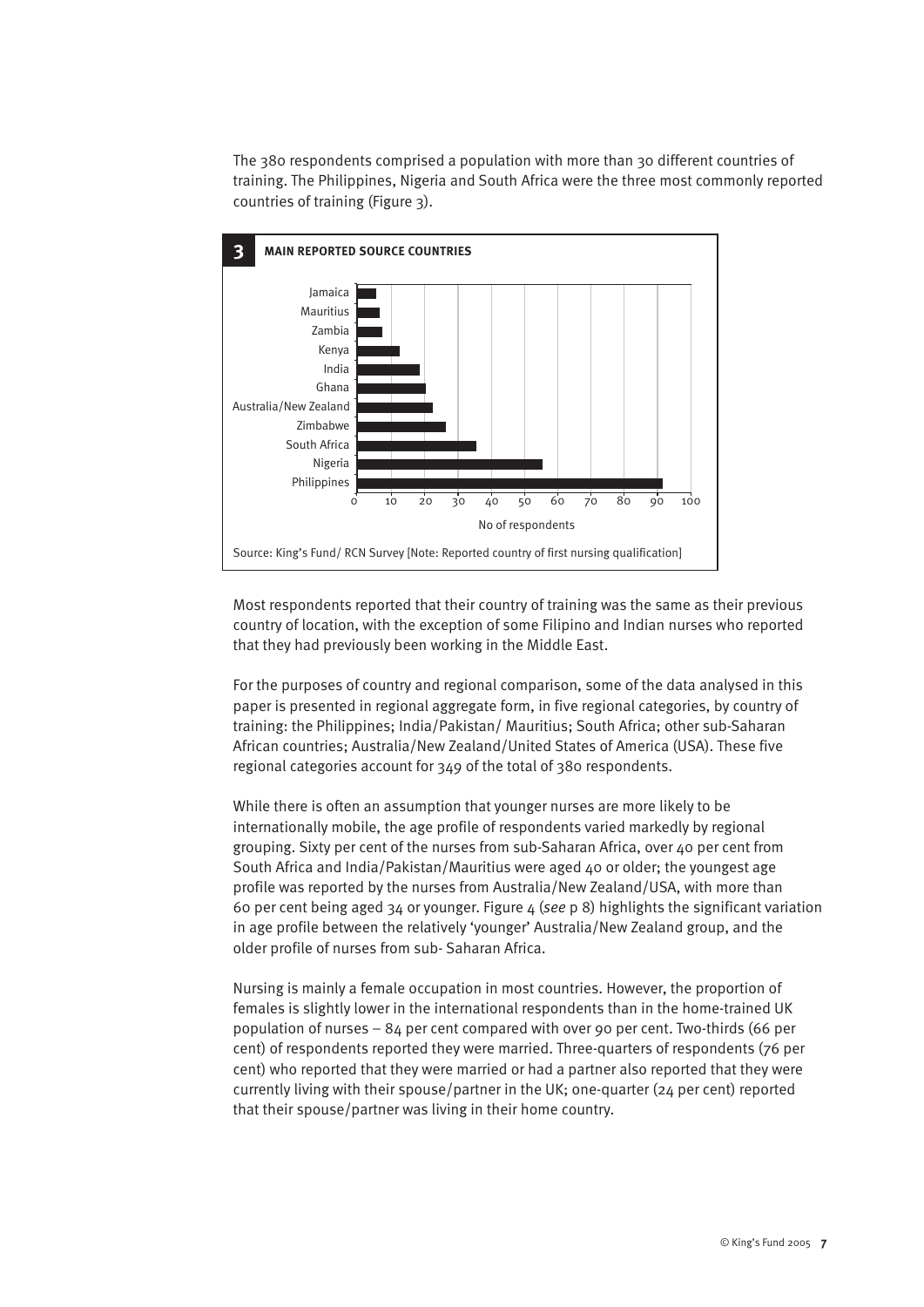

Two-thirds of respondents (66 per cent) reported having children. Most respondents from sub-Saharan Africa (88 per cent), India/Pakistan/Mauritius (77 per cent), South Africa (63 per cent) and the Philippines (53 per cent) reported having children. Only 22 per cent of respondents from Australia/New Zealand/USA reported that they had children. Of these respondents, 61 per cent had children living with them in the UK and 39 per cent reported children living in their home country. (NOTE: Some respondents reported having children both in the UK and in their home country.)



Nearly all of the respondents (92 per cent) are qualified and registered to practise in general adult nursing: 10 per cent are registered to practise in mental health nursing, while small numbers reported registration as learning disabilities nursing, children's nursing or midwifery. (NOTE: Some respondents are registered to practise in more than one field.)

#### **Coming to the UK**

Respondents were asked to indicate what had most influenced them in deciding to come to the UK (*see also* Allen and Larsen 2003). The key results are shown in Figure 6. The responses highlight some variation by region of origin. All of the nurses from Australia/New Zealand/USA indicated that the main reason that they were in the UK was personal, linked to travel and experiencing a different way of life. The results from the other regional groups dispel the myth that nurses only move for financial reasons – many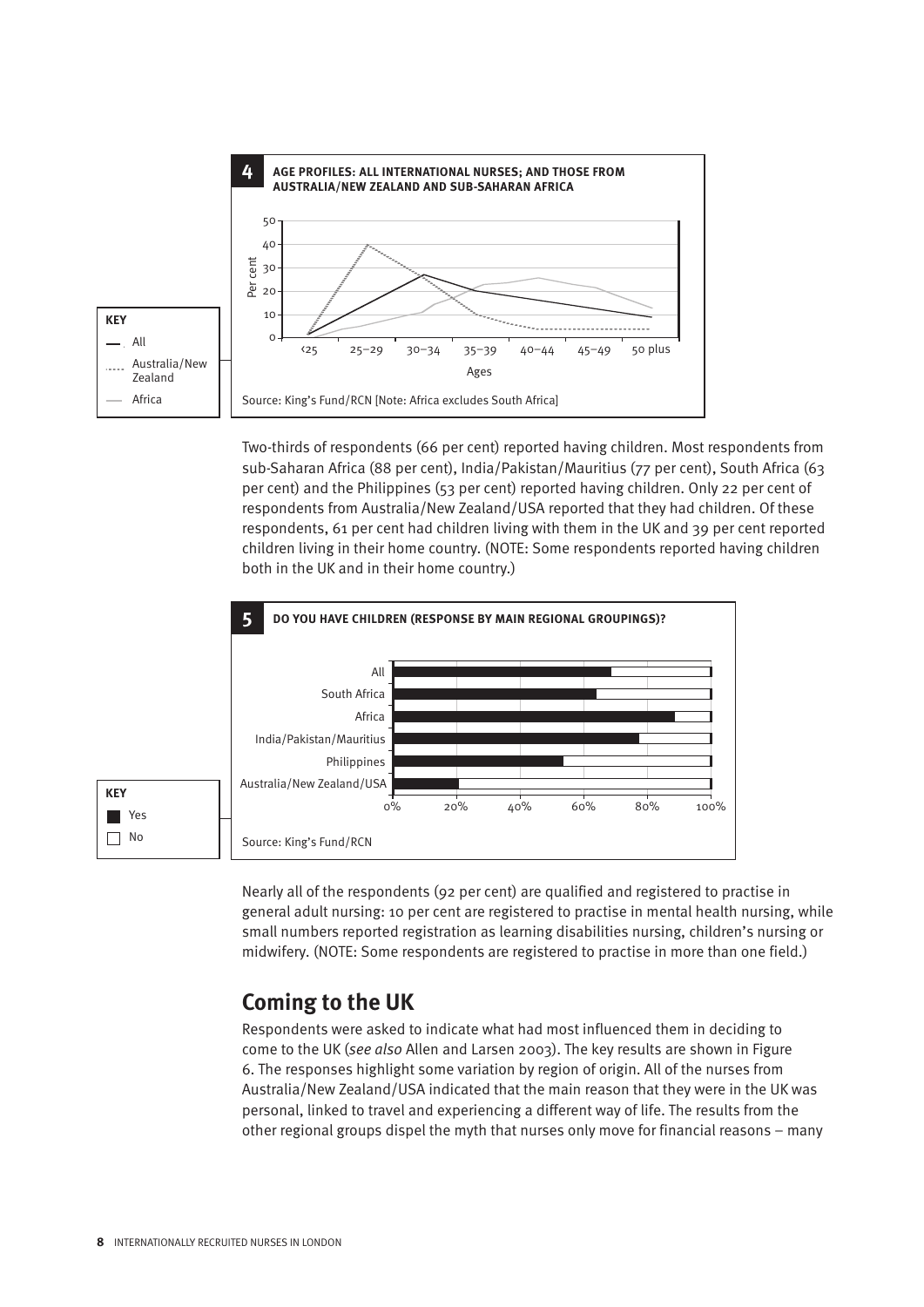report that the factor that most influenced them to move was professional development. Some nurses from Africa and India/Pakistan/Mauritius reported social reasons as being the main driver – primarily linked to joining family already in the UK. No nurses from the Philippines reported this reason for coming to the UK. This is unsurprising as there is no history of migration from the Philippines to the UK – and the post-colonial ties that exist between the UK and Anglophone areas of Africa and Asia are absent.



Two-thirds of all the respondents indicated that a recruitment agency had been involved in their move to the UK – relatively fewer nurses who had previously been located in sub-Saharan Africa had made use of an agency, but nearly all Philippines-based nurses (96 per cent), South African nurses (83 per cent), and most nurses who had worked in the Middle East and in India/Pakistan/Mauritius reported that a recruitment agency had been involved in their move. Filipino nurses were most likely to report that the agency was based in their home country (that is, the Philippines), while for nurses from the other regional groups the agency was more likely to have been international, or based primarily in the UK.



Nearly three out of every four nurses (72 per cent) who reported using an agency had to pay for at least part of the services provided by the agency (that is, the recruiting employer was not covering all the recruitment/registration/travel costs). Filipino nurses (74 per cent) and those from India/Pakistan/Mauritius were most likely to report that they had paid.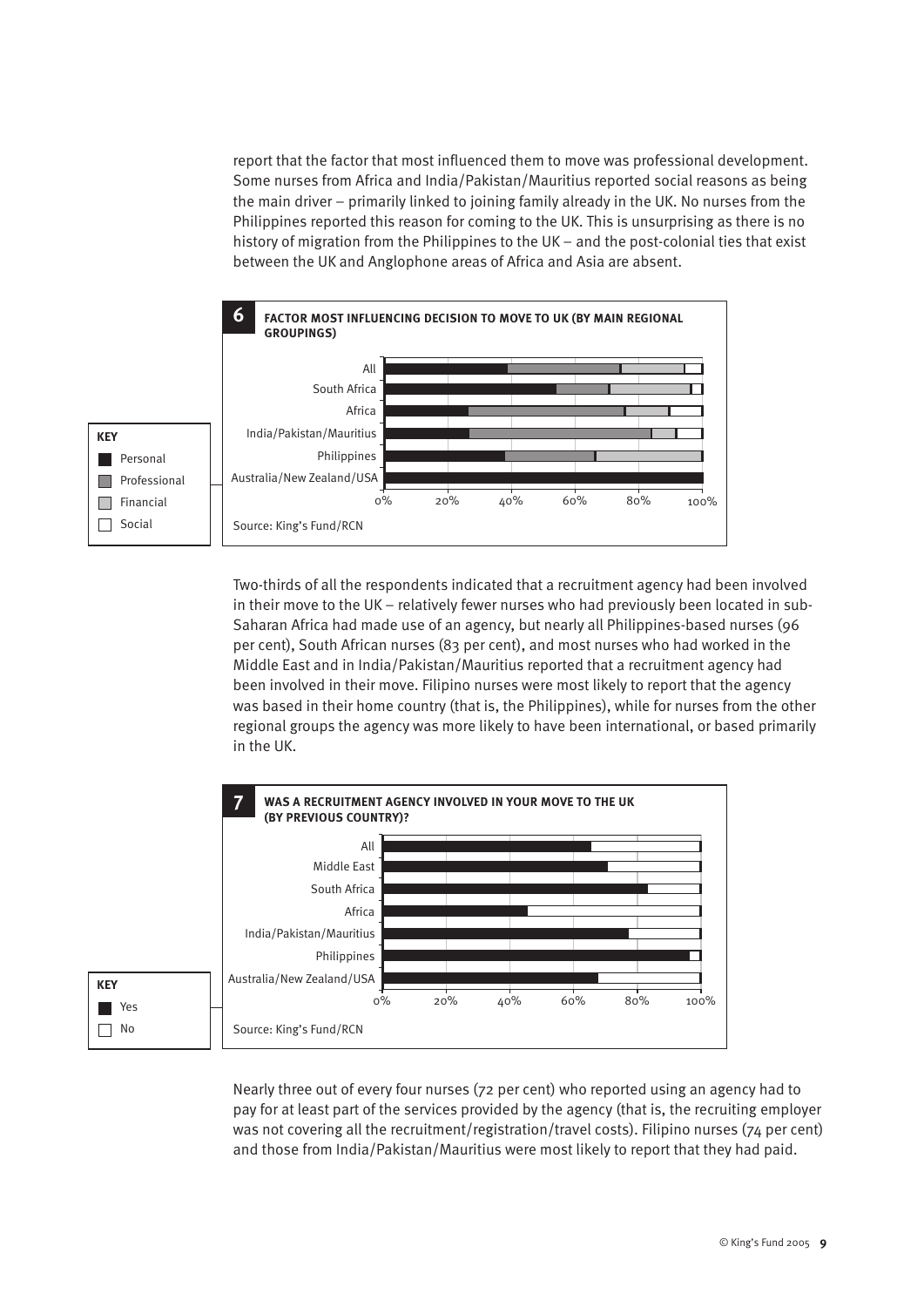Most nurses from Australia/New Zealand/USA (78 per cent) reported they did not have to pay for any services provided by agencies. The most commonly reported payments were: direct fees to the agency; adaptation fees to the Nursing and Midwifery Council in the UK; and transport fees to travel to the UK to take up their job.

### **Supervised practice/adaptation**

Three-quarters of the respondents (76 per cent) reported that they were required to complete a supervised practice course/period of adaptation in order to practise as a nurse in the UK. The requirement to undertake supervised practice/adaptation varied significantly depending on country of training (Figure 8). Nearly all the nurses from Australia/New Zealand/USA and from South Africa reported that they were not required to undertake a course prior to registration to practise in the UK, but all nurses from India/Pakistan/Mauritius and nearly all from the Philippines and sub-Saharan Africa reported that they had to take a course/period of adaptation.



In the majority of cases, this course was reported to have been taken while the nurses were working for private-sector nursing homes (nurses from India/Pakistan/Mauritius and sub-Saharan Africa) or in NHS hospitals (nurses from the Philippines).



Most nurses reported that they had been paid a clinical grade A or B during adaptation/ supervised practice (that is, they were paid at a rate equivalent to an unqualified nursing auxiliary). However, 30 nurses (23 from sub-Saharan Africa) reported they were not paid at all during adaptation and 23 (18 from sub-Saharan Africa) reported that they had to pay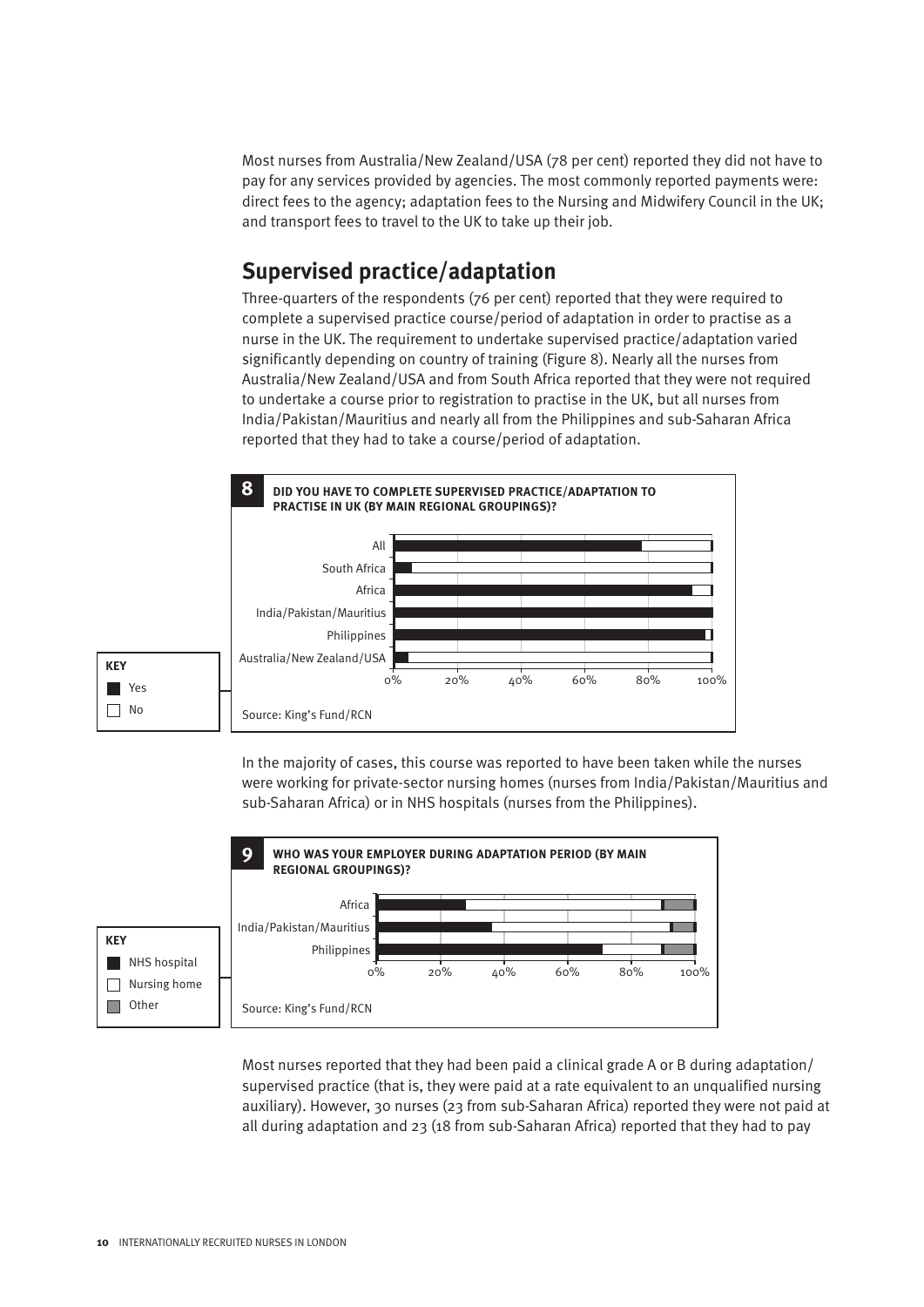a fee while undertaking the period of adaptation. These nurses were mainly based in private-sector nursing homes.

#### **Current employment**

Two-thirds (69 per cent) of respondents were working in NHS hospitals in London, 13 per cent were working in the independent sector and 10 per cent were working in nursing homes. Very few respondents were working either for general practices or in NHS community nursing. In part this may be explained by the fact that some NHS community nursing posts require post-basic professional qualifications which are not available in other countries. Filipino nurses were most likely to be working in NHS hospitals, as were the majority of nurses from other regions apart from South Africa (where 40 per cent reported they were working in the independent acute sector) and Australia/New Zealand/USA (where some reported they were working directly for nursing agencies).



More than half of the respondents (57 per cent) had already made one move of employer since beginning work as nurses in the UK.



The main direction of employment mobility of these nurses has been from the private sector and nursing home sector to the NHS. Of those who have made a move, 75 per cent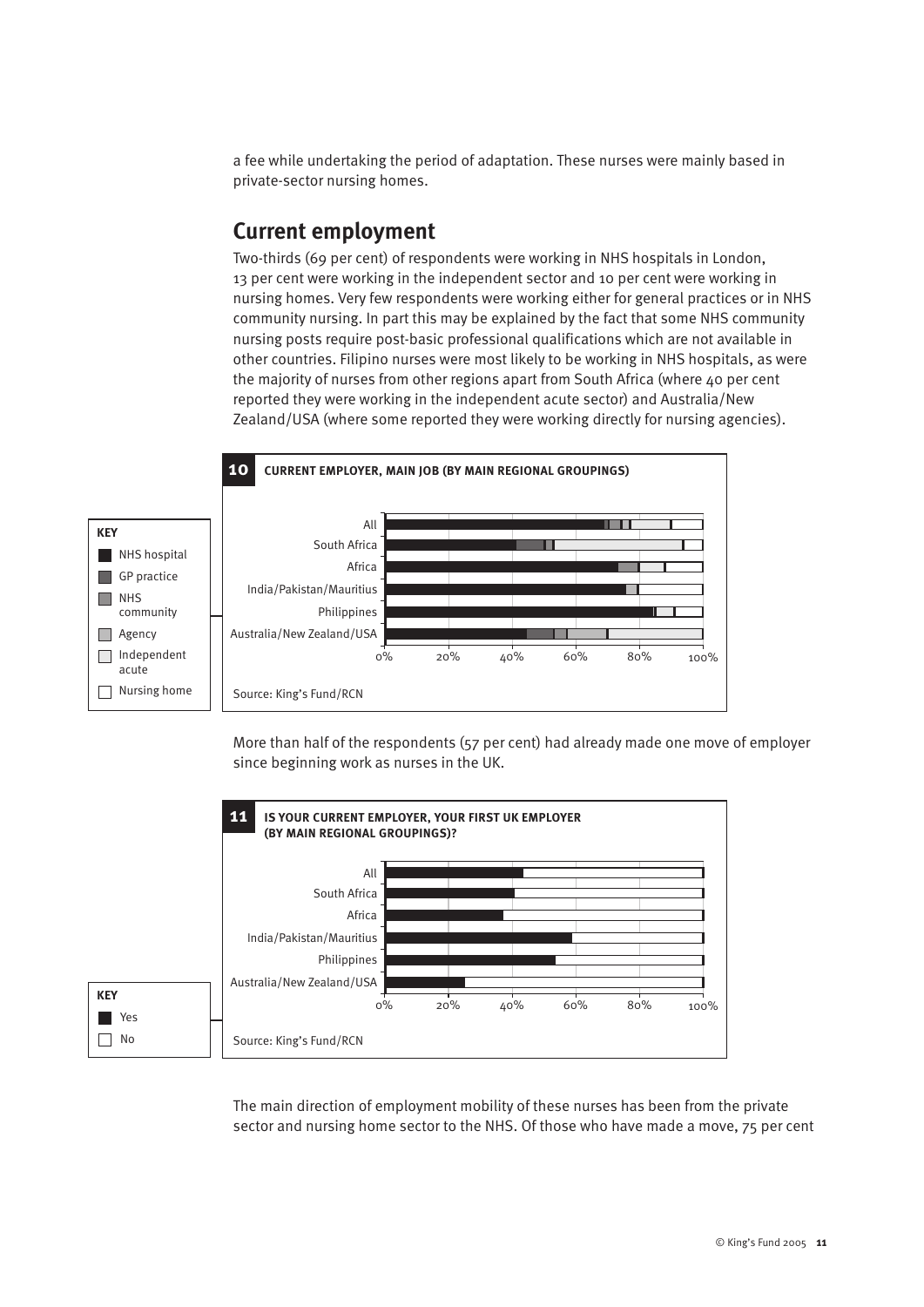reported that their first employment in the UK was as a nurse in the private/ independent sectors.

#### **Pay and grading**

At the time of the survey, all NHS nurses working in clinical practice were paid according to a single national pay/grading system ('clinical grading'). This system is based on a grading structure from grade A (lowest) to grade I (highest). Three-quarters of respondents reported that they were paid on the NHS clinical grading system. (NOTE: Some private-sector employers also use the clinical grading system.) Data on reported clinical grade enable an assessment of variation in pay rates by different regional grouping.

Nearly all the respondents who were paid according to clinical grading reported that they were paid on either the lower clinical grade D (36 per cent) or grade E (51 per cent) (Figure 12). These are the two main grades for staff nurses. There was evidence of variation by region of training – more than half the nurses from sub-Saharan Africa (53 per cent) were graded at the lower level of D, as were nearly half of the nurses from India/Pakistan and Mauritius. Two-thirds (65 per cent) of Filipinos reported that they were graded at the higher level of grade E. None of the nurses from Australia and New Zealand reported that they were paid at grade D – more than half of this group were paid at the higher grade F or above.



Respondents were asked to indicate if their current clinical grade was appropriate, given their role and responsibilities. Just over half (53 per cent) of those who were graded indicated that they believed their grade was appropriate, but this dropped to only 31 per cent of nurses from sub-Saharan Africa and 34 per cent of nurses from South Africa.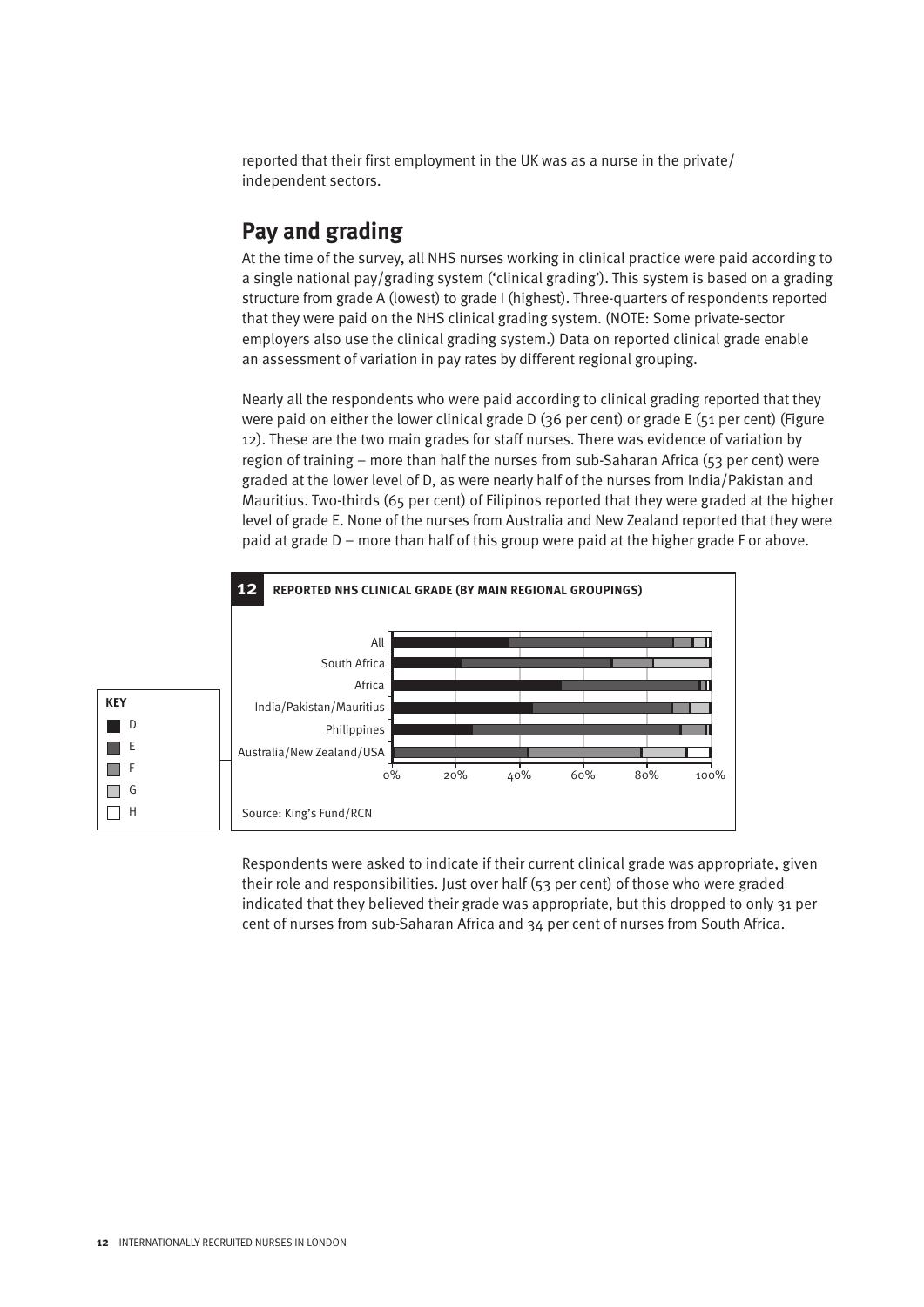

Most of the nurses were the major or sole 'breadwinner' contributing to household income. One-third (37 per cent) were contributing all of the household income, a further quarter (25 per cent) contributed more than half, and a further one in five (20 per cent) contributed about half (Figure 14).



More than half of the respondents (57 per cent) reported that they regularly sent remittances to their home country. However, the pattern of remitting varied significantly by regional grouping (Figure 15). Three-quarters of Filipino nurses regularly remit money home, as do more than half of nurses from sub-Saharan Africa and from South Africa.

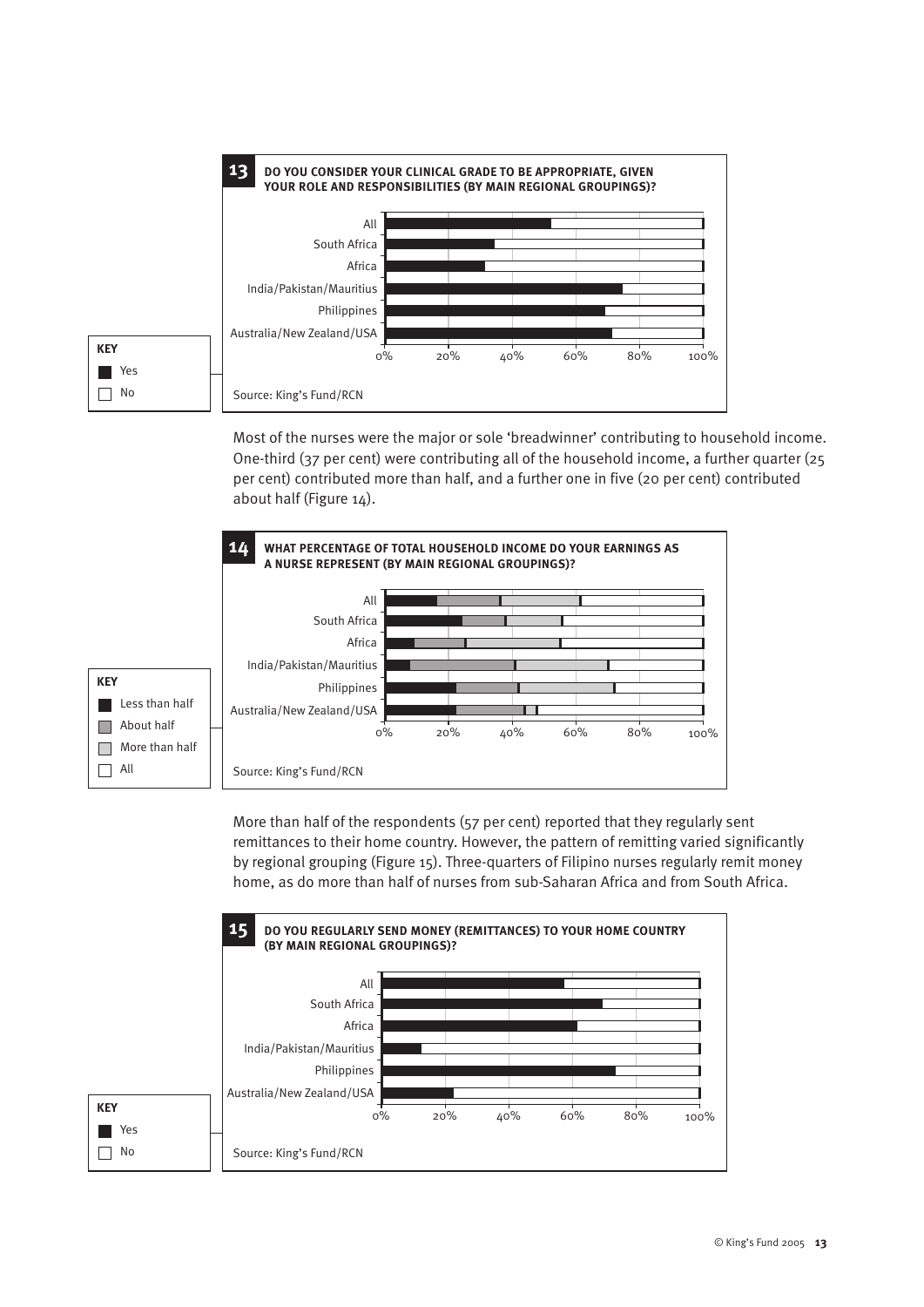Nurses from Australia/New Zealand/USA and India/Pakistan/Mauritius were much less likely to report that they were remitting money. In the former case this may be linked to the fact that they are more likely to be single, and to be planning only a short stay in the UK (see Figure 17), while in the latter, it may simply be due to the fact that these nurses have their families with them in the UK. Nurses from South Africa and the Philippines were most likely to report that they remitted a high proportion of their income – in both cases, about half of respondents were remitting either between 26 per cent and 50 per cent or more than 50 per cent of their income.



The average full-time pay for a nurse in the UK in 2004 was approximately £UK24,500 (ONS 2005) (nurses in London will earn more because of a regional supplement).

### **Career plans**

Respondents were asked to indicate how long they planned to remain in the UK as a nurse (Figure 17). The majority (60 per cent) indicated that they planned to stay for at least five years, with a further quarter (25 per cent) indicating that they planned to stay between two and five years. Nurses from Australia/New Zealand/USA were least likely to be planning to stay long term and proportionally more South African nurses reported planning to stay 2–5 years than for longer periods. However, these responses must be assessed in the light of the findings, below, that many nurses were also considering the possibility of moving to another country.

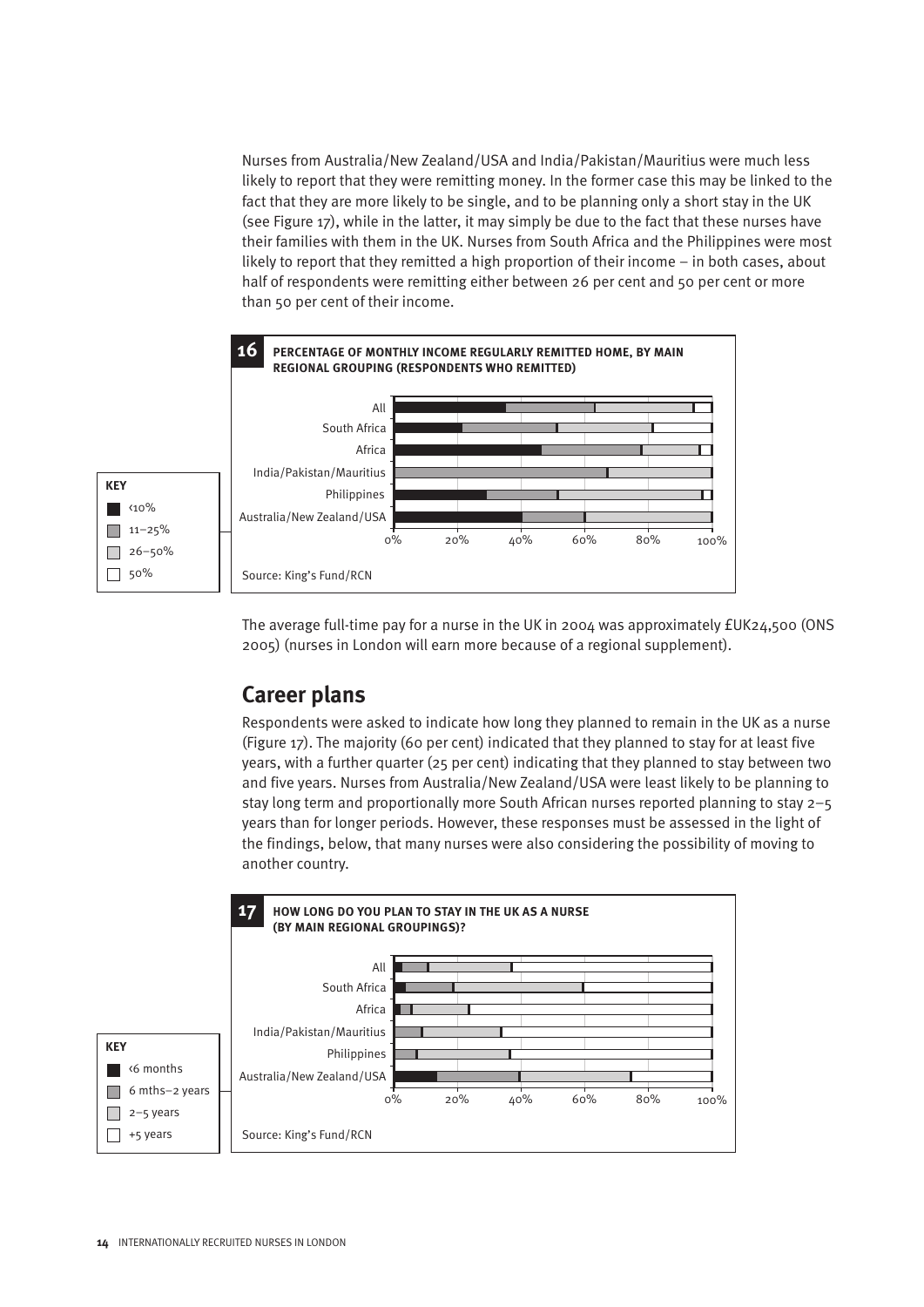Most respondents (83 per cent) require a work permit to work in the UK and nearly all (91 per cent) indicated that if their permit was extended they would wish to stay longer in the UK.

Respondents were also asked if they were considering a move to another country. Just under half (43 per cent) reported that they were considering a move (Figure 18). Nearly twothirds of nurses from the Philippines (63 per cent), more than half of those from Australia/ New Zealand/USA and 40 per cent of those from South Africa were considering a move. Nearly all of the Filipino nurses (83 per cent) who were thinking of moving reported that they were considering moving to the USA, while those from Australia/New Zealand/USA and those from South Africa were most likely to be considering moving 'back home'. Overall, the USA was the most often reported potential destination, cited by more than half of the potential movers; Australia was the next most commonly reported possible destination.



One reason why many nurses will have been considering a move is the influence of recruitment agencies, who continue to 'tap' this potentially mobile group of nurses. One-third of the respondents (32 per cent) had been contacted by a recruitment agency within the last six months and offered work outside the UK, including half of all the Filipino nurses (who were mainly being offered work in the USA).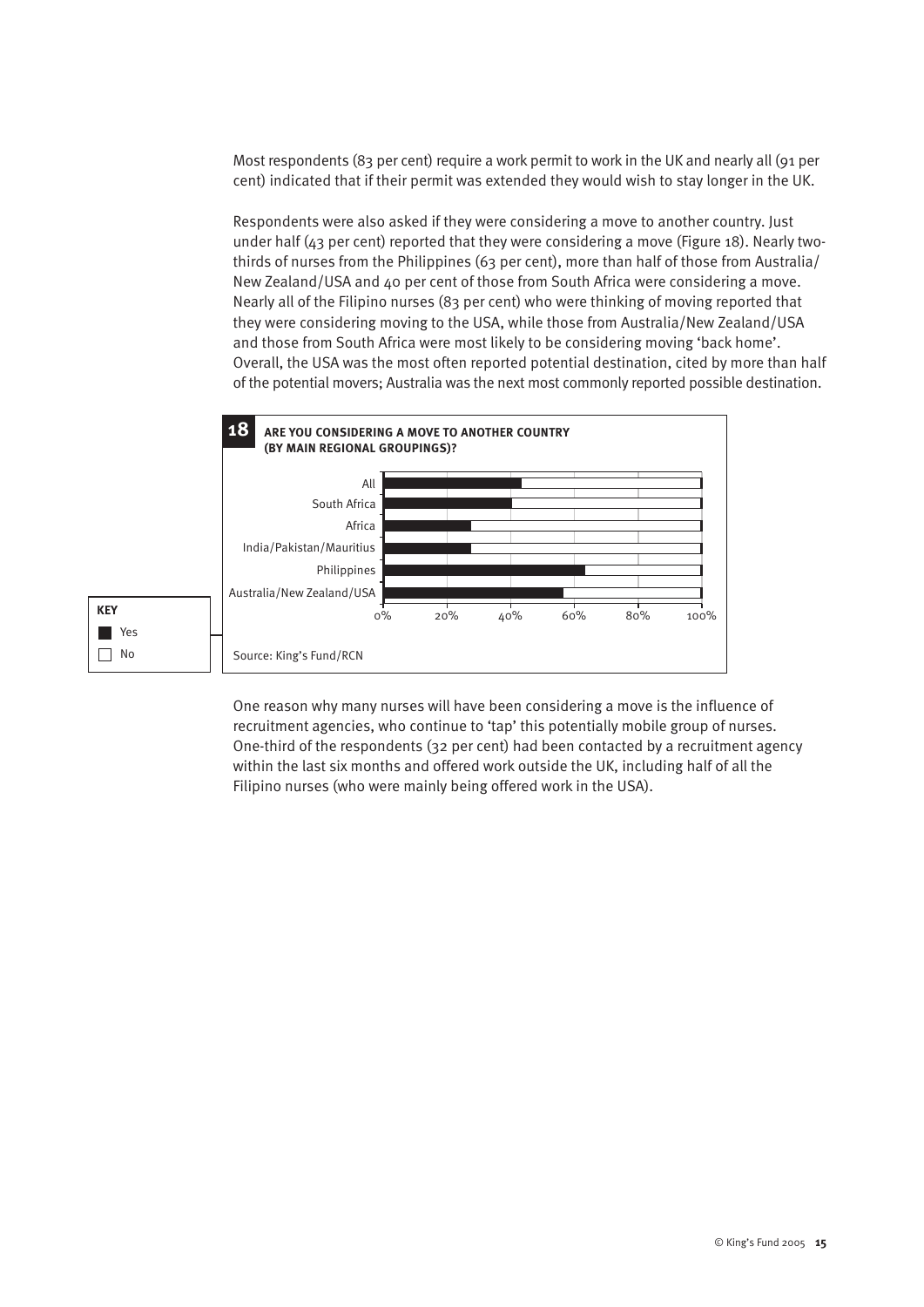### **Discussion**

The survey of several hundred international nurses working in London has provided, for the first time, a detailed picture of their demographic profile, their motivations for working in the UK, their career plans and their pattern of remittances. The survey provides more insight into these issues than has been available before, and highlights a range of key issues which have implications both for broader-based UK national reliance on international recruitment of nurses, and local practice in retaining and motivating these nurses and treating them fairly.

The first point to note is that the sheer diversity of the countries from which nurses have been recruited has implications for policy and practice. The broad range of source countries for UK-based international nurses has been obvious in the NMC registration data from recent years, but this current survey highlights the extent to which different countries of training can be related to different demographic profiles and reported career intentions. While it may be misleading to generalise on the basis on source country, or grouping of source countries, there are marked variations in terms of respondent demographic profile, and of responses to some questions from some of the regional subgroupings. To focus policy attention or practice on all internationally recruited nurses as being 'the same', but somehow 'different' from all UK-educated nurses, is at best an oversimplification of a complex situation, and could be a dangerously misleading approach.

While it can be misleading to focus on generalities, it is clear that different types of internationally mobile nurses can be delineated within the survey: the young 'backpacker' nurse from Australia or New Zealand, who is planning a relatively short stay in the UK, has a different range of priorities and objectives from a Filipino nurse remitting money back to her extended family (and perhaps planning a move to the USA); both are different from an older South African nurse taking the opportunity of a few years in the UK for professional development before planning to return home.

Several key themes do emerge, which have implications for policy and practice in the UK. The data on broad age profiles of nurses, particularly the 'older' profile from Africa, have ended the myth that it is 'only' young nurses who are internationally mobile. Some of the mobile nurses are in their 40s or 50s and have many years' clinical experience. This reinforces the conclusion that the impact of out-migration on sub-Saharan countries is not just about numbers; it is also about a loss of experienced staff.

The demographic data also revealed, for the first time, that many nurses have their partner and/or children with them in the UK. This highlights the fact that not all have travelled leaving their spouse and other close relatives 'at home' – for some, in a sense, home has travelled with them. However, one in three nurses with children report that they have left some of their children back in their home country.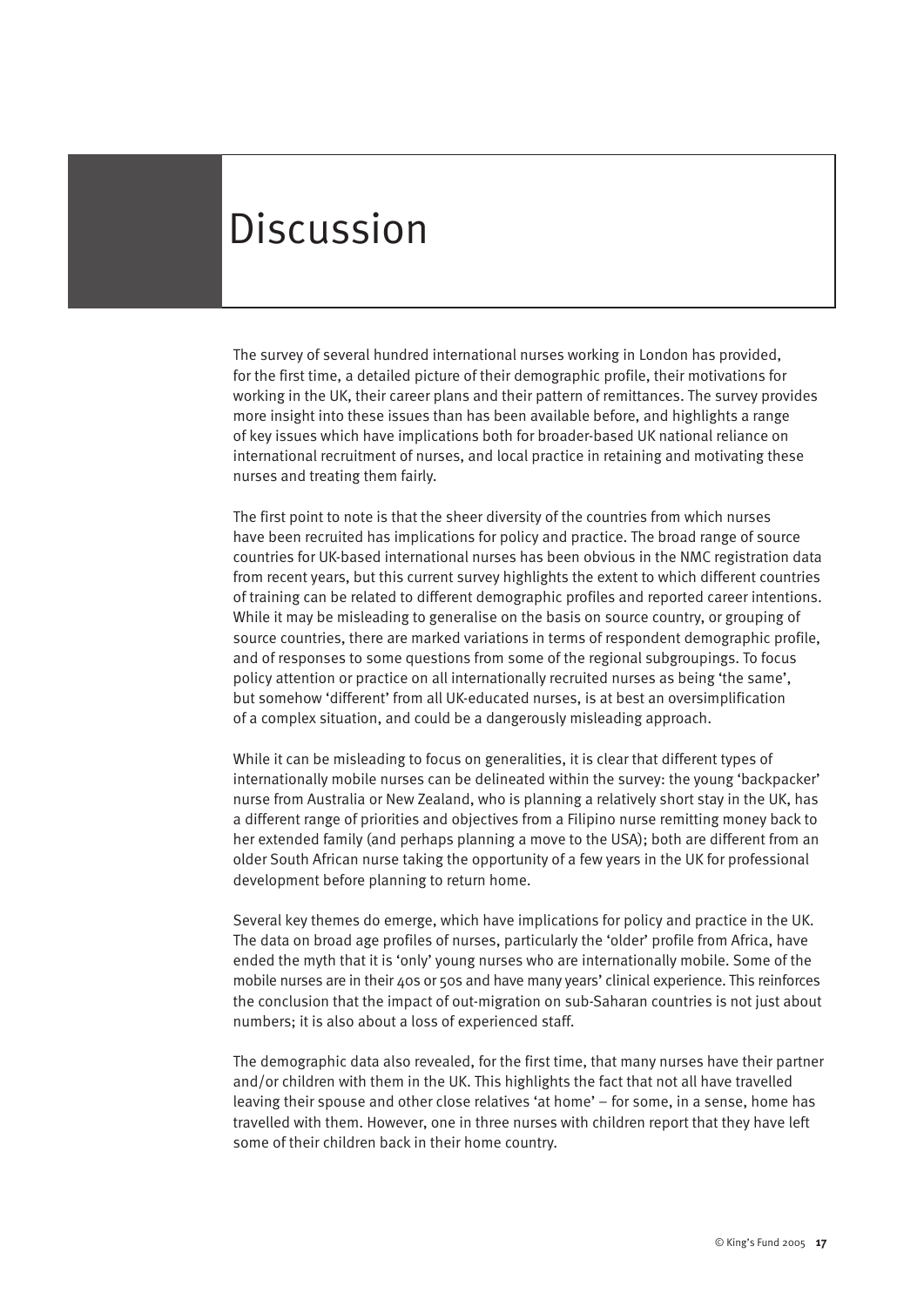It was also evident from the responses to the survey that financial considerations are not the reported main motive for all international nurses to be in the UK; many have been attracted to the UK primarily for professional development reasons or to take the opportunity to travel.

The central role played by recruitment agencies in both stimulating and facilitating international recruitment was highlighted in the survey. Two-thirds of all respondents had used an agency and most had to pay for some of the services provided by the agency. Some of the nurses reported that they had been provided with misleading information by agencies about their pay and working conditions in the UK. Many of the nurses, when working in the UK, reported that they had been contacted by agencies with offers of work in other countries. Recruitment agencies providing staff to the NHS have recently been brought within the remit of the Code of Practice.

The regulatory requirements for nurses entering the UK are stringent and based on an assessment of each individual applicant (revised requirements are due to be implemented by the NMC in September 2005). Most international nurses from sub-Saharan Africa, the Philippines and India/Pakistan/Mauritius were required to complete a supervised practice course/or period of adaptation in order to practise in the UK; most had done so in privatesector nursing homes, and some nurses from sub-Saharan Africa reported that they had to pay for their adaptation, or received no pay during that period. While these regulatory requirements are in place to maintain standards and for public protection, the response from some of the nurses revealed that they have been exploited during their application and entry process.

This was associated with a form of 'back door recruitment' by the NHS, with many nurses reporting that they had initially worked in the UK for private-sector employers before moving to the NHS. In this situation the NHS is the end-beneficiary of recruitment practices which do not conform to its own Code, including active recruitment from the developing world by private-sector employers.

The survey evidence on remittances, although limited, does add new information on this important but under-explored issue. It is significant that most of the nurses reported that they were the sole or main contributor to family income. As reported above, more than half of the nurses reported that they regularly remitted money to their home country, with nurses from the Philippines and South Africa regularly remitting a quarter or more of their income. This represents a significant flow of money back to their home countries – several thousand pounds per year per nurse.

One critical issue for UK policy-makers is to determine if internationally recruited nurses will stay on in the UK, move back to their home country, or go on to another. Is London a gateway or a revolving door? The survey provides a mixed picture. The majority of the nurses were considering a long-term stay (five years or more) in the UK. In part this was dependent on the provision of an extension to their work permit. However, many nurses were also considering the possibility of moving on to another country; in particular, 63 per cent of Filipino nurses were thinking of a move. The USA was the most commonly reported country. The fact that these nurses have made at least one international move means that they are likely to have the propensity to move again. As such, retention efforts will have to take account of their career aspirations.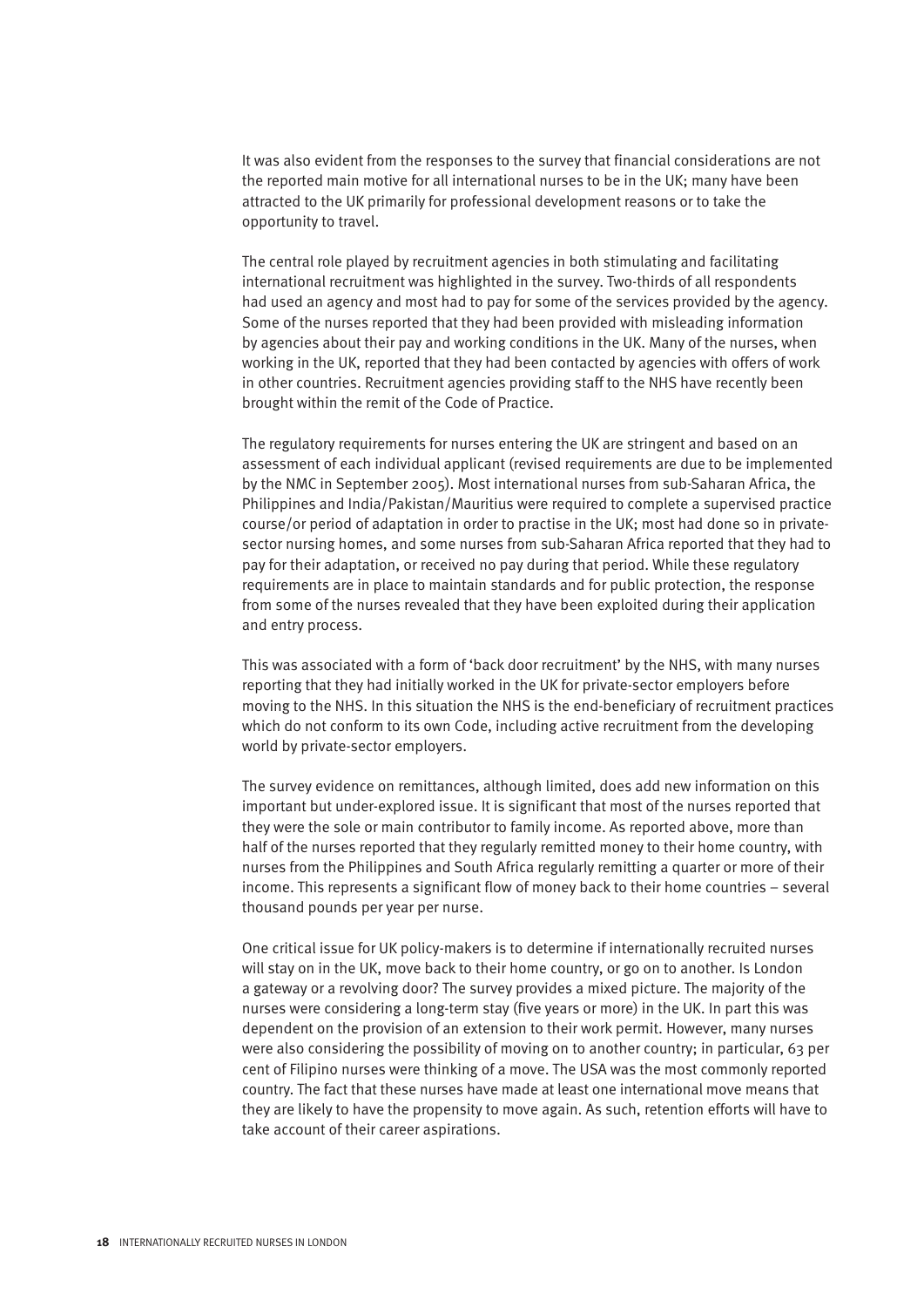### **The Department of Health Code and 'ethical' recruitment**

The UK policy context in which the survey evidence must be examined is codified within a so called 'ethical' approach. Recruitment of nurses from the developing world has been controversial, and the Department of Health in England has attempted to limit the potential negative impact. It first established guidelines in 1999 (Department of Health 1999) , which required NHS employers not to target South Africa and the West Indies; this was followed by a Code of Practice of international recruitment for NHS employers (Department of Health 2001) which was later strengthened (Department of Health 2004). This Code requires NHS employers not to actively recruit from developing countries unless there is a government-to-government agreement that active recruitment is acceptable. At the time of writing, such agreements exist only with China, India, Spain and the Philippines – all other developing countries are effectively identified as 'no go' areas for NHS recruiters and agencies acting on their behalf.

The Code does not cover private-sector employers, and does not prevent health professionals taking the initiative to apply for employment in the UK, or to come to the UK for training purposes. Because the NHS in England does not record systematically how many international nurses it employs (Hansard 2004), it is not possible to verify the extent to which all NHS employers have complied with the Code, in terms of not actively recruiting from the developing world.

What is clear from NMC data is that, although there has been a decline in numbers, in 2004/05 more than 3,300 nurses entered the UK register from developing countries on the so-called 'banned' list – accounting for about one in four entrants from all non-EU countries. There has been little change in that proportion in the last four years (Figure 19).



Given the increasing globalisation of labour markets, and the continued demand for nurses in the UK as a result of demographic change, it is likely that there will continue to be an inflow of international nurses over the next few years. The numbers entering are unlikely to be at the level of the peak year of 2001/02, and they are likely to be in response to more targeted recruitment aimed at shortage specialities in the UK. New entry requirement for international nurses, including tougher English language tests, are to be introduced by the NMC from September 2005, and this is likely to restrict successful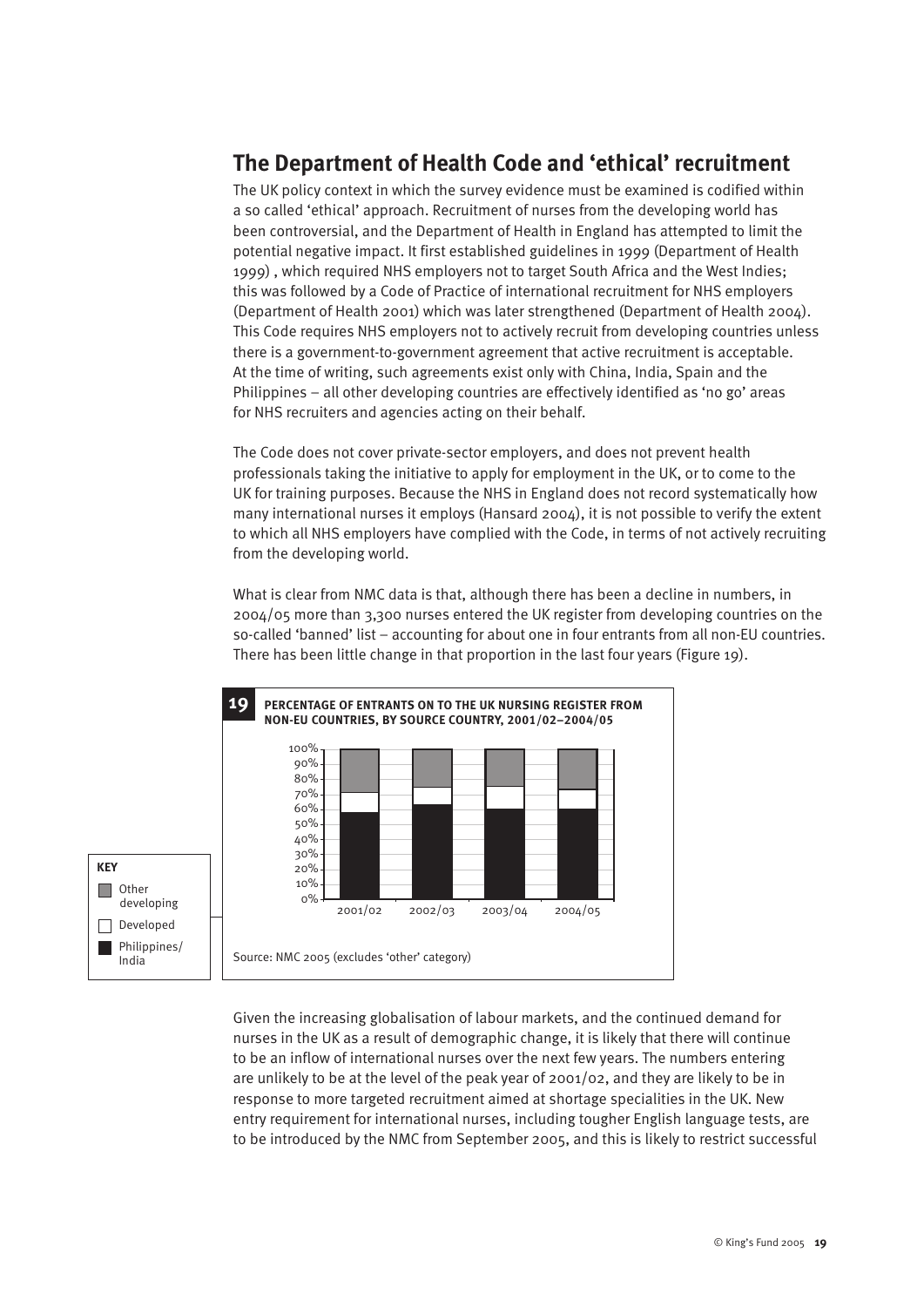applications from some countries (*Nursing Standard* 2005). There is also likely to be some change of emphasis in source countries. While international recruitment activity, as indicated by NMC registrations, has been based on an increase in non-EU registrants, this may change with the accession of ten new countries to the EU in May 2004.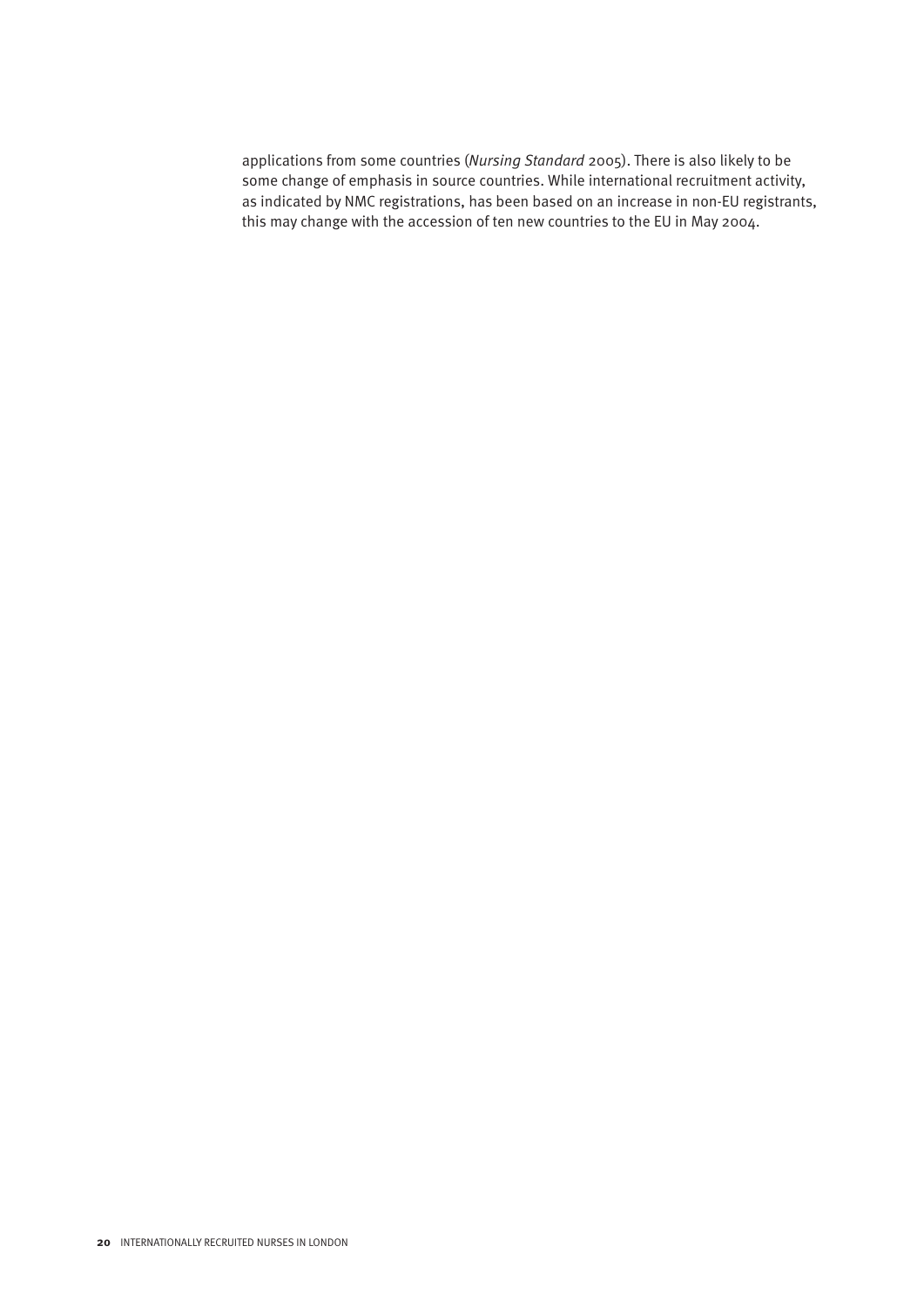# Conclusion

There are two critical ongoing policy questions for the UK, and any other country engaged in large-scale international recruitment: how 'ethical' is the practice, and how efficient is it (*see also* Buchan *et al* 2005)?

The primary ethical guide on UK international recruitment is the Department of Health Code on international recruitment. This only applies to NHS employment, and its impact is difficult to monitor because of an absence of complete data on NHS international recruitment practice. However, the study data on career history of the international nurses in London clearly demonstrated that many nurses were recruited initially by private-sector nursing homes in the UK, but moved quickly to the NHS on completion of their adaptation period in the UK. NHS employers in London were, therefore, the end-beneficiaries of private-sector 'back door' recruitment from countries that were on the NHS 'banned' list of developing countries. This does not contravene the Department of Health Code, but it does help to explain why there continues to be an annual inflow of several thousand nurses to the UK from developing countries on the list.

The issue of the efficiency and effectiveness of international recruitment rests partly on how long international recruits are retained within the NHS. The survey revealed that, while many international nurses are thinking about a long-term commitment to the UK, others are planning to go home and many are also considering moving on, often stimulated by contact by recruitment agencies.

#### **Key lessons**

There are a number of key lessons for UK policy-makers from the results of the study.

First, an active policy of international recruitment by health care employers in the UK has helped stimulate a huge growth in interest from nurses in many countries, now eager to come and work in the UK. This has led to an increase in the numbers of nurses in registration limbo – already in the UK, but unable to achieve full registration until they can complete adaptation requirements. This is the worst-case scenario for all involved – one country has 'lost' a nurse, the UK has not, yet, gained the nurse, and the nurse herself is prevented from making full use of her skills. The new NMC requirements in place from September 2005 could add to the time delay in full registration of many international nurses.

Second, bad practice in relation to international recruitment persists in some UK health care organisations, with some nurses still being exploited. Some of the surveyed nurses highlighted that they had been provided with misleading information by recruitment agencies about their employment prospects in the UK; others are charged for their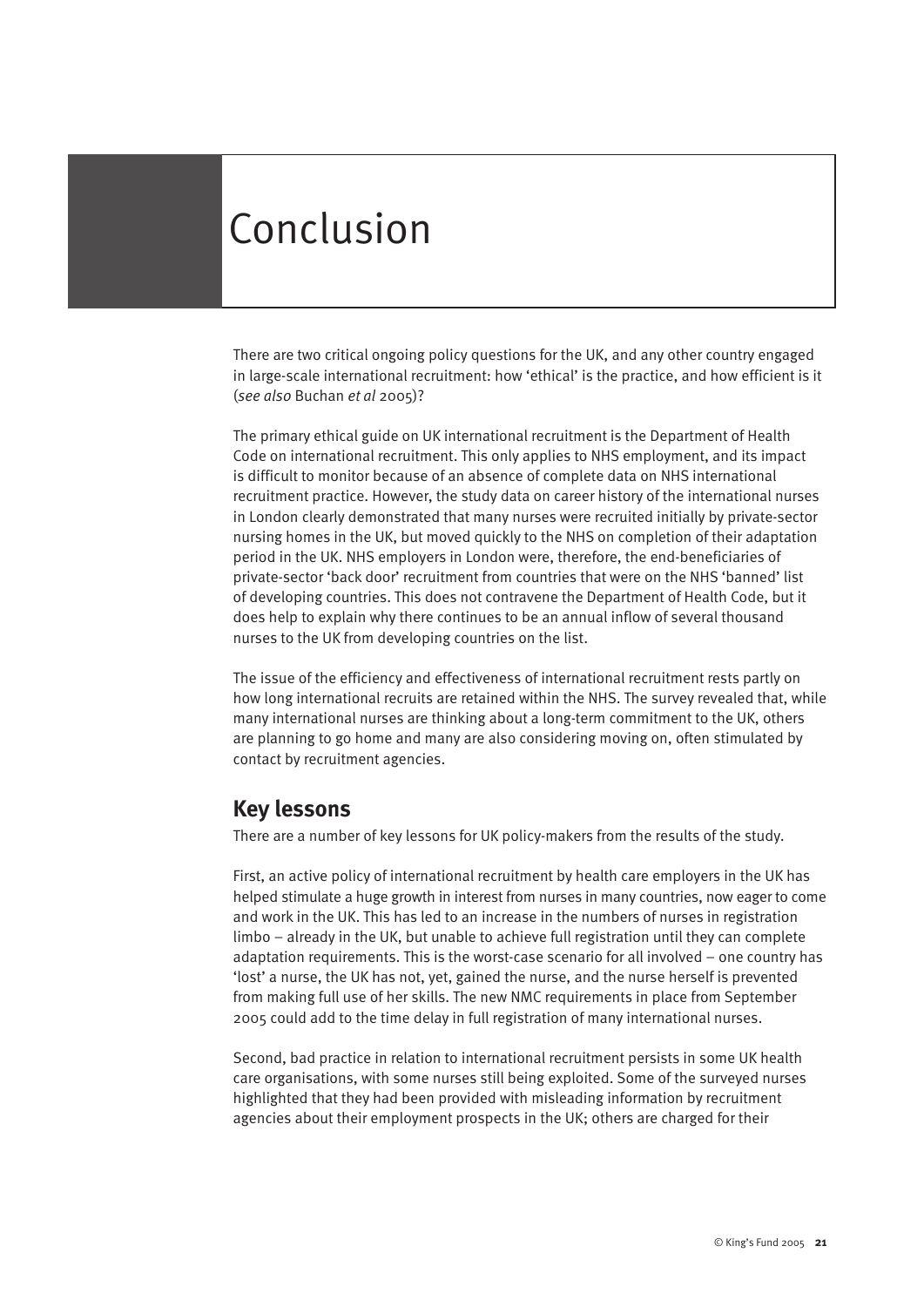adaptation. Some believe they are undergraded in relation to their level of responsibilities – particularly those from sub-Saharan Africa.

Third, financial opportunities are not the only driver for nurses coming to the UK; while money isn't everything, it *is* important for these nurses that they feel they are being treated fairly and equally with home-trained nurses. Many of the nurses are in the UK for a range of reasons other than just earning more income, but most are the major or sole 'breadwinner' contributing to household income. Many regularly send home significant amounts of money.

Fourth, will these nurses stay put, go home or move on? The study paints a varied picture: some groups, particularly those from the Philippines, are weighing up the option of moving to the USA, while many of the surveyed nurses are also willing to make a long-term commitment to the UK. Many have their families with them.

#### **Recommendations**

It is in the interests of London, and the UK, that those nurses who have been recruited here stay as long as they wish – they are badly needed. However, unless we address the issues highlighted above, those thinking of moving on to another country are more likely to make the move, and some who are thinking of coming to the UK may select another destination country. We need:

- $\blacksquare$  improved monitoring of numbers, locations and flows of international nurses in the UK
- an assessment of the impact of the Department of Health Code
- $\blacksquare$  provision of sufficient adaptation places for international nurses in the UK
- $\blacksquare$  provision of personal development plans to all international nurses
- $\blacksquare$  equality proofing of implementation of the NHS pay system, Agenda for Change
- $\blacksquare$  support and encouragement for international nurses who are planning to 'return'
- improved communication and co-ordination across UK government departments and other agencies involved in international recruitment and in international development.

First, we need better monitoring of how many international nurses are being recruited, and where they work. The Department of Health should implement House of Commons Select Committee recommendations (House of Commons International Development Committee 2004) and track the number of international nurses the NHS recruits and employs. It should also be more transparent about how many international nurses it plans to recruit over the next few years. This would help in assessing how important the overall contribution of international nurses will be over the next few years, and would enable an assessment of how near – or far – the UK is from self-sufficiency in training nurses and other health professionals.

The impact of the new 'strengthened' Code introduced in December 2004 (Department of Health 2004) should also be monitored, to assess its impact on recruitment agencies and the private sector.

The 'back door' recruitment via the private sector undermines the Department of Health Code of Practice on international recruitment; at the very least the NHS should commit to making available sufficient resources for the necessary number of adaptation and supervised practice placements within the NHS, rather than relying on nurses to pay for nursing home-based adaptation and then recruiting them soon afterwards.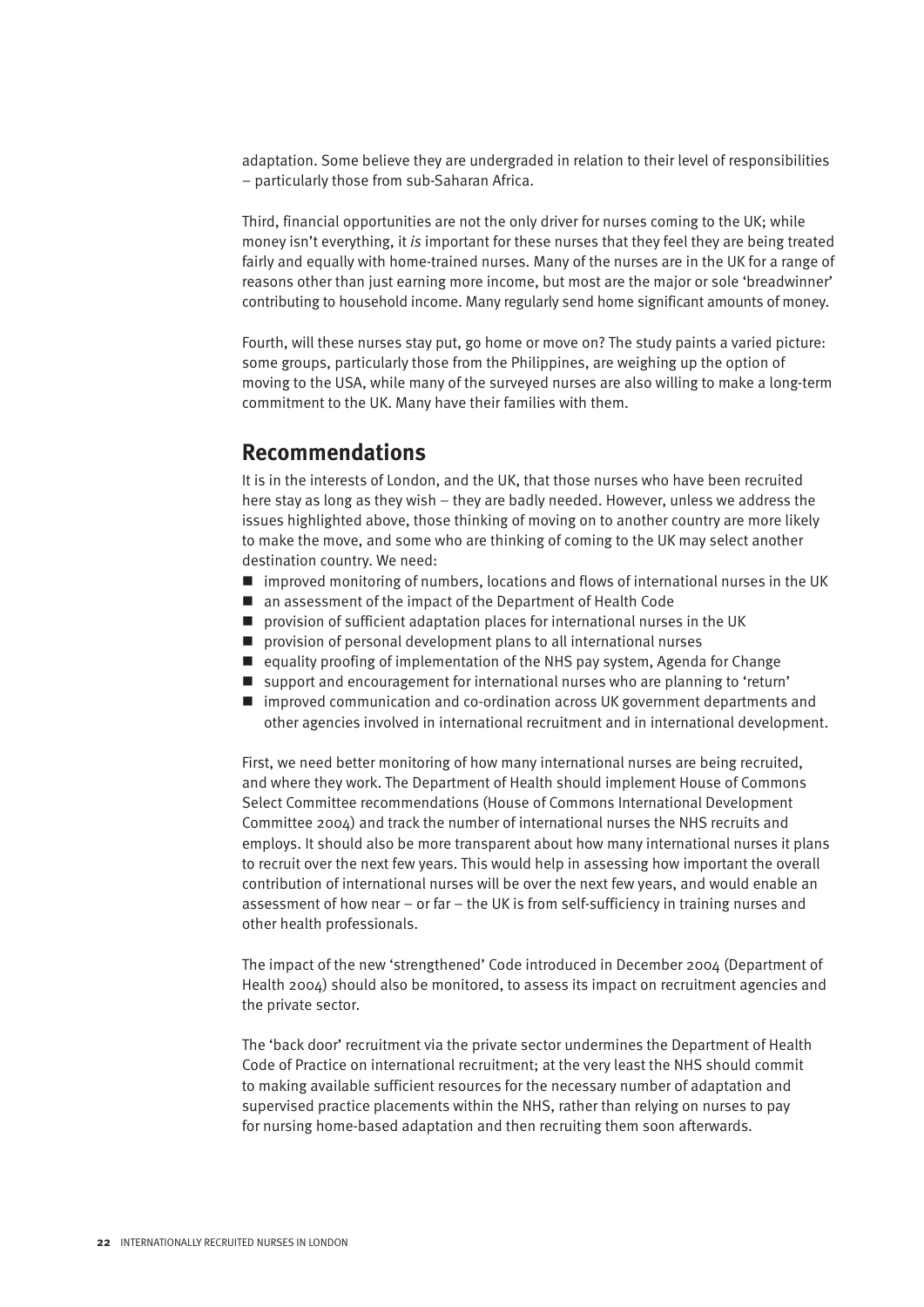Professional development opportunities are a major factor in attracting and retaining nurses. All UK employers should work with each international nurse to draw up individual career plans to ensure these nurses can work effectively and meet their career aspirations.

The implementation of Agenda for Change provides an opportunity to end any discriminatory practices if international nurses are being undergraded. Implementation of Agenda for Change should be monitored/audited to ensure that international nurses are not discriminated against, and that their nursing experience in other countries is properly and objectively assessed.

Another method by which the UK can engage more effectively in a truly mutual approach to international recruitment is to facilitate 'returners' who may wish to return to their home country after working in the UK for a few months or years. Some of the surveyed nurses reported the intention of returning voluntarily after they have achieved their goals in the UK. Where this is the case, the NHS and other UK employers should ensure that the return is supported, and that during their stay in the UK the clinical and professional development objectives of these nurses are met.

The process of return should be planned, with the involvement wherever possible of relevant organisations and employers in the returners' home country, so that these nurses can make a full contribution to health care in their home country. This is an area where the UK government can take a lead, ensuring that bilateral agreements have the return option detailed, and that NHS employers take account of the 'return' wishes of the international nurses that they employ.

There is also a need for better communication and co-ordination across the various government departments and other agencies that have an interest in the issue. In particular, the Department of Health, NHS Employers (who now have responsibility for international recruitment to the NHS), the independent health care sector, the Home Office, and the NMC should all be working to ensure that international nurses who are recruited and employed receive equal treatment and full and accurate information about recruitment processes and employment opportunities.

At a broader international level, these agencies should be liaising with the Department for International Development to identify and support approaches to UK international recruitment of health workers that are based on mutuality, are aligned with international donor activity rather than cutting across it, and that take account of the continuing potential of unco-ordinated international recruitment activity to cause irreparable damage to understaffed health systems in the developing world.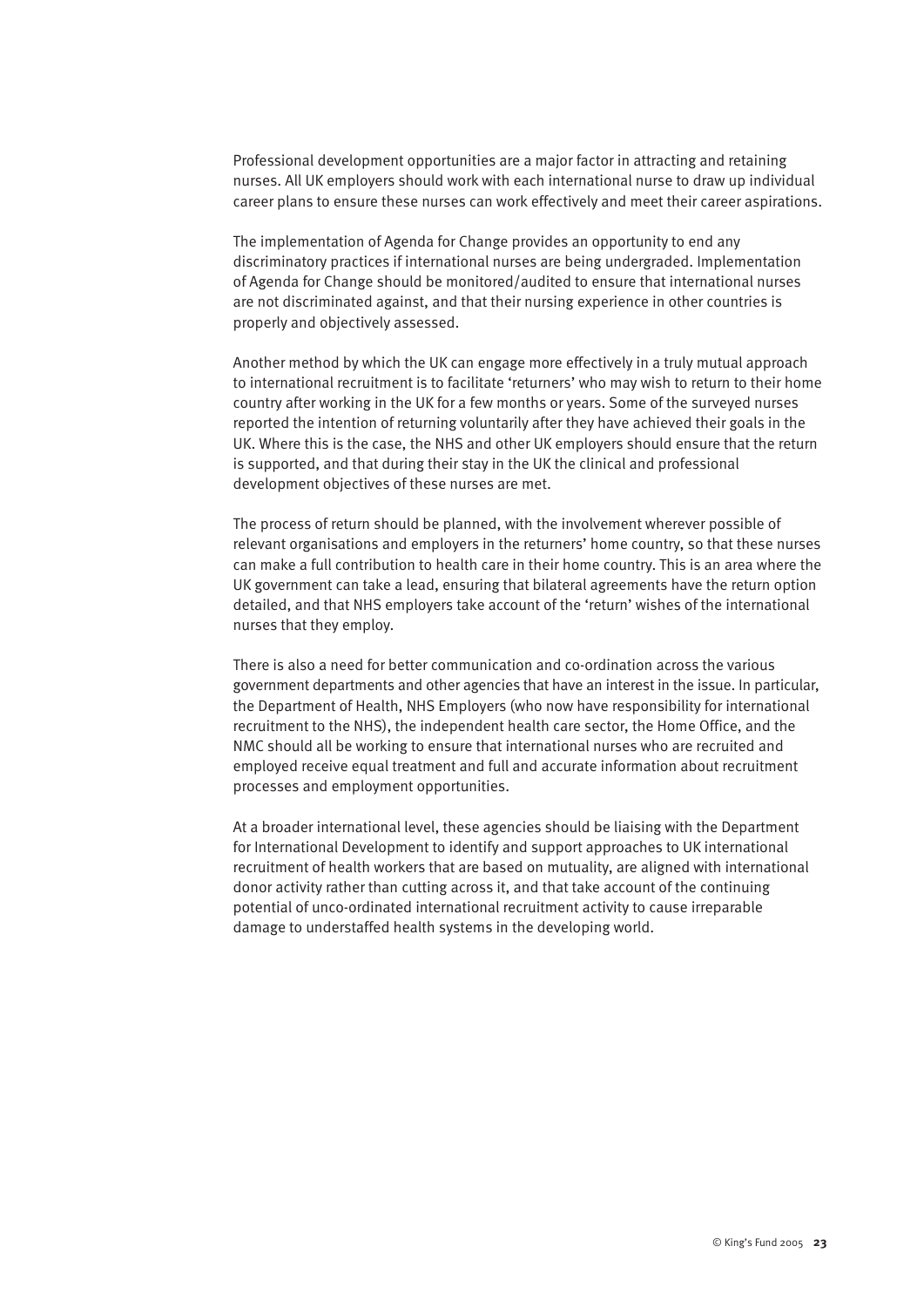#### References

Allen H, Larsen J (2003). *We Need Respect: Experiences of internationally recruited nurses in the UK.* London: Royal College of Nursing.

Buchan J (2003). *Here to Stay? International nurses in the UK*. London: Royal College of Nursing.

Buchan J, Seccombe I (2003). *More Nurses Working Differently?* London: Royal College of Nursing.

Buchan J, Gough P, Jobanputra R (2005). 'Should I stay or should I go?' *Nursing Standard*, vol 19 (36), 18 May, pp 14–16.

Daniel P, Chamberlain A, Gordon F (2001). 'Expectations and experiences of newly recruited Filipino nurses'. *British Journal of Nursing*, vol 10 (4), pp 254–65.

Department of Health (2005). *NHS Vacancies, 2005*. London: Department of Health.

Department of Health (2004). *Code of Practice for the International Recruitment of Healthcare Professionals*. London: Department of Health.

Department of Health (2001). *Code of Practice for NHS Employers Involved in International Recruitment of Healthcare Professionals*. London: Department of Health.

Department of Health (1999). *Guidance on International Nurse Recruitment*. London: Department of Health.

Hansard, written answer, 9 February 2004, Col 1208W.

House of Commons International Development Committee (2004). *Migration and Development: How to make migration work for poverty reduction*. Sixth Report of Session 2003–4. HC-79-1. London: The Stationery Office.

*Nursing Standard* (2005). 'Tougher language tests could lead to fewer nurses'. *Nursing Standard*, vol 19 (26), 8 March, p 4.

Nursing and Midwifery Council (2005a). 'Overseas trained nurse recruitment falls'. Press Release 25/2005, 7 June. London: NMC.

Nursing and Midwifery Council (2005b). *Statistical Analysis of the Register*. London: NMC.

Office of National Statistics (ONS) (2005). *Annual Survey of Hours and Earnings 2004*. London: ONS.

O'Dowd A (2003). 'DoH Turns to New EU Nations for Recruits'. *Nursing Times*, Vol 99 (20).

Parish C and Pickersgill F (2005). 'Home Office considers special visa to support overseas nurses'. *Nursing Standard*, vol 19 (46), 27 July, p 12.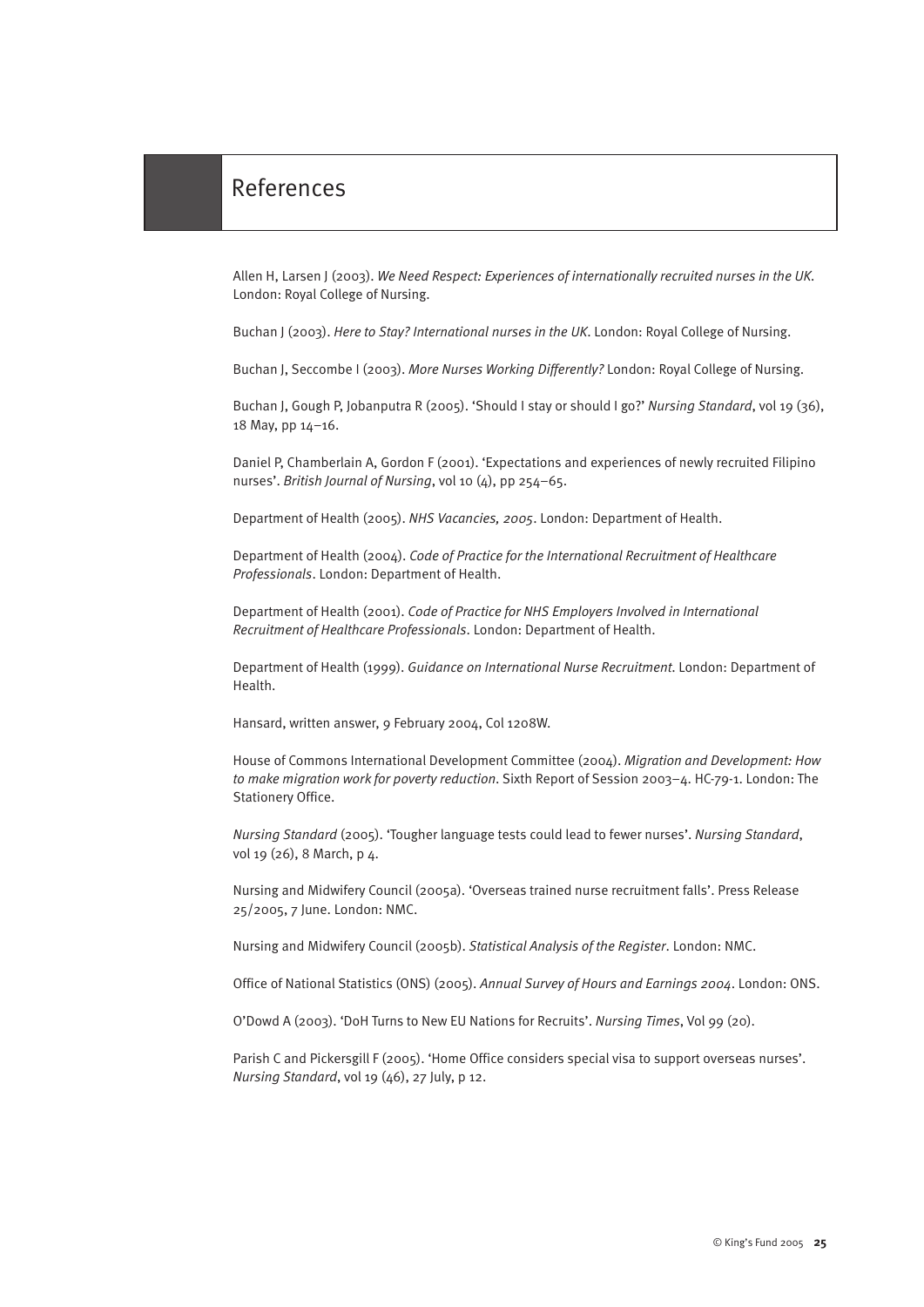#### Linked publications

We publish a wide range of resources on health and social care. See below for a selection. For our full range of titles, visit our online bookshop at **www.kingsfund.org.uk/publications** or call Sales and Information on 020 7307 2591.

#### **Trends in London's NHS workforce: An updated analysis of key data**

*Ruth Hutt, James Buchan* 

London's NHS faces particular problems with recruiting and retaining staff, but government workforce initiatives are making a difference in some areas. This paper examines the key trends in London's health care labour market, revisiting ten key challenges from our earlier report, *In Capital Health*, and examines the far-reaching impact of changes such as the new GP and consultant contracts, and Agenda for Change.

ISBN 1 85717 499 2 March 2005 29pp £5.00

#### **London Calling? International recruitment of health workers to the capital**

*James Buchan, Renu Jobanputra, Pippa Gough* 

London is more reliant than other parts of England on the international recruitment of health professionals. This raises several questions. How can employers support and develop such a diverse workforce? How can they retain hard-won international health care staff in the face of increasing international competition? And is it ethical to recruit workers from developing countries experiencing their own shortages? This research summary profiles the capital's international health care workforce for the first time, with case studies detailing the experiences of three London NHS trusts. It is the first publication of a wider programme of work on the international recruitment of health workers to the capital.

ISBN 1 85717 504 2 July 2004 12pp £3.00

#### **In Capital Health: Meeting the challenges of London's health care workforce** *Jim Buchan, Belinda Finlayson, Pippa Gough*

The NHS in London faces a range of challenges, including providing effective health care in a city where the population is expected to rise by 700,000 by 2016. Yet it is experiencing challenges in growing, retaining and deploying its health care workforce in London. This report identifies ten challenges facing the NHS in London, and illustrates how London is responding to the challenges. Its recommendations include developing networks and exploiting the appeal of London as a place to work and live.

ISBN 1 85717 479 8 July 2003 56pp £8.00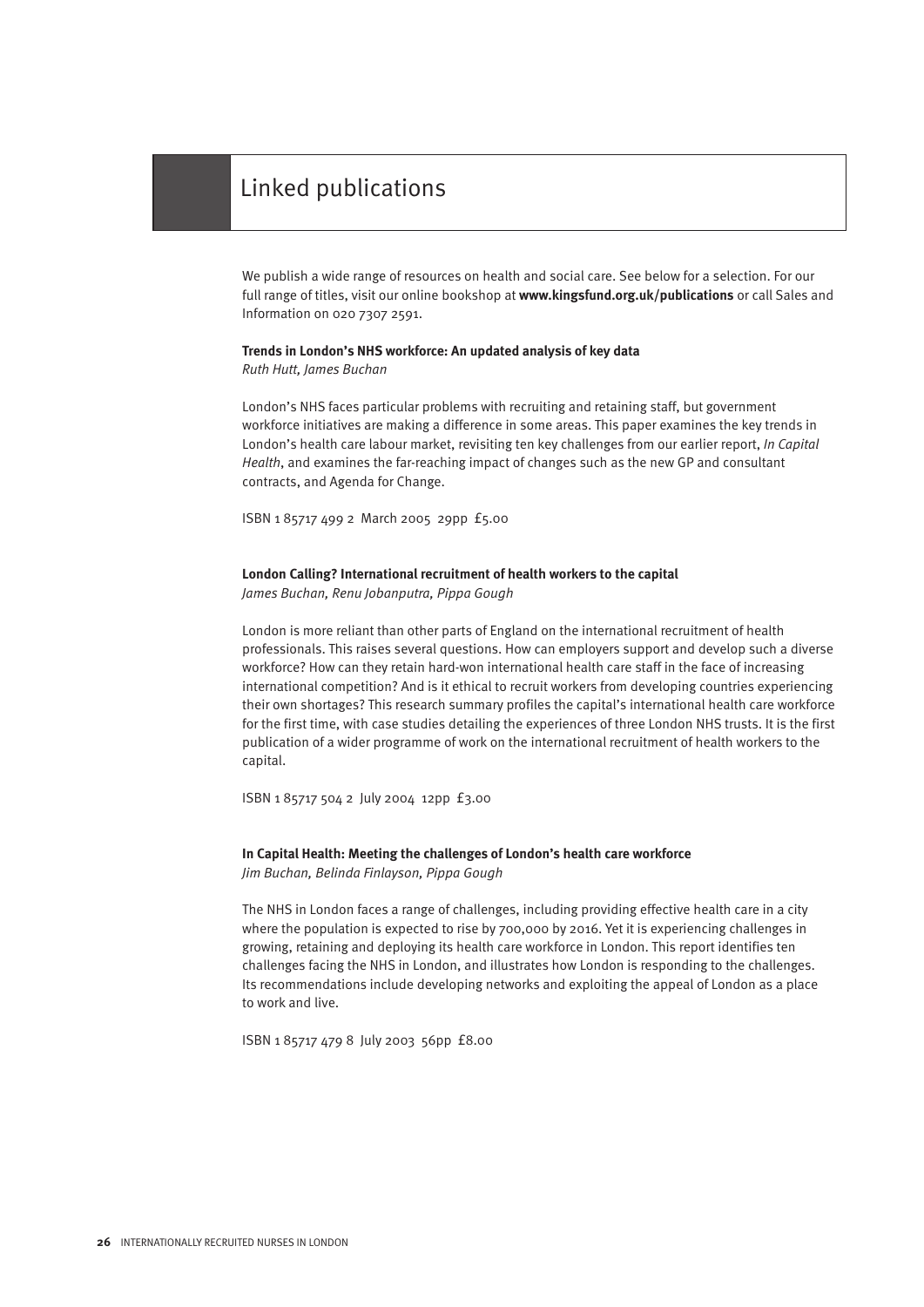#### **Great to be grey**

*Sandra Meadows*

With an ageing workforce and fewer young people coming forward to fill vacancies, the NHS urgently needs sensitive and imaginative policies that help recruit older people into posts. Looking at how early retirement is affecting the NHS, this research paper argues that the NHS must take urgent steps to ensure that older people are enabled to become key contributors to its workforce. Sustained commitment from the government and local NHS management – backed up by resources and a determination to make 'people issues' central to performance management – will be essential, as will measures such as lifelong learning, flexible working and approaches to retirement, effective occupational health support, wider access to training programmes, and career advice, counselling and life planning.

ISBN 1 85717 471 2 Jan 2002 44pp £8.00